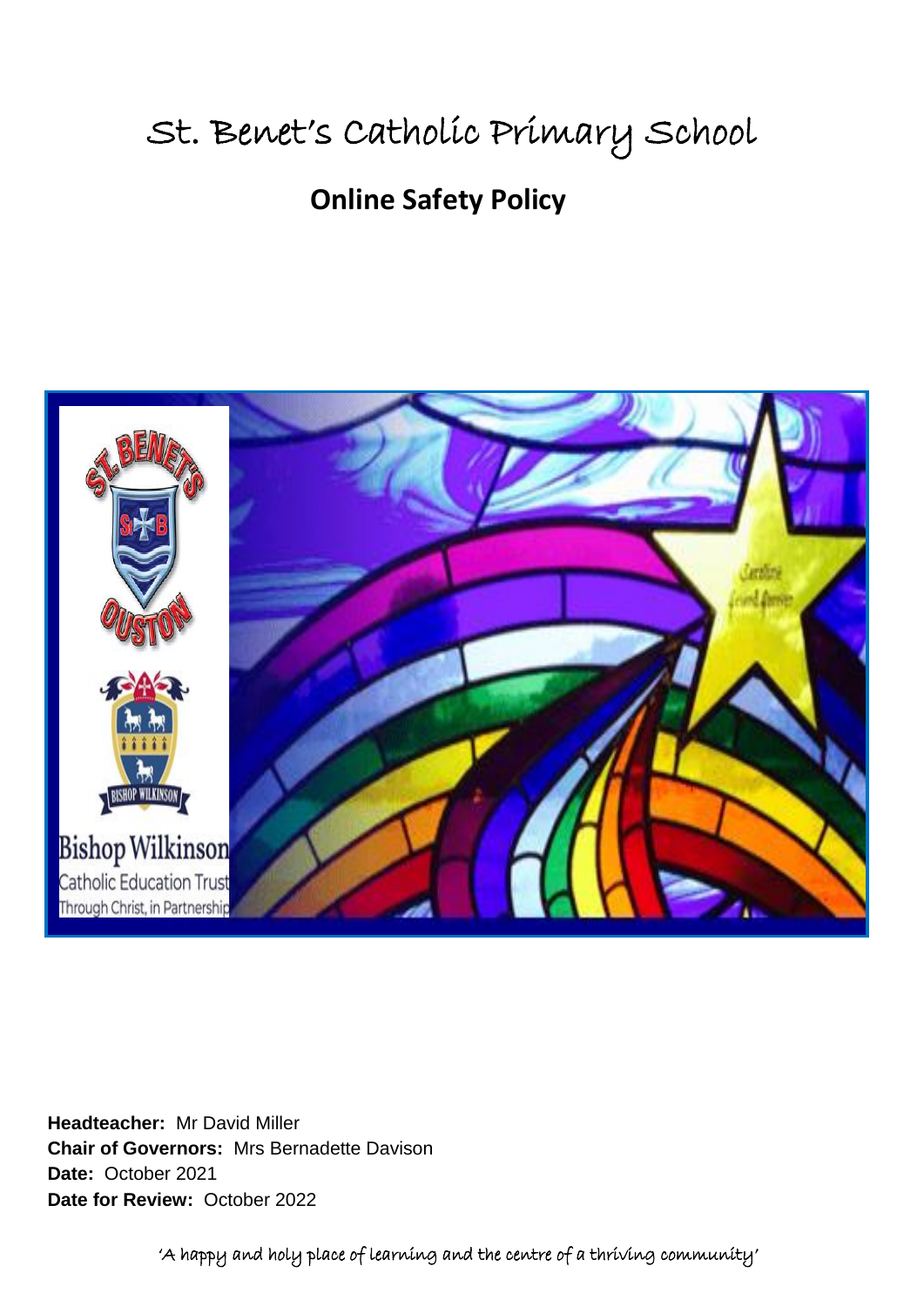### **Online Safety Policy**

### **Policy Aims**

- This online safety policy has been written by St. Benet's Catholic Primary School, involving staff, learners and parents/carers, building on the Kent County Council/The Education People/Durham County Council online safety policy template, with specialist advice and input as required.
- It takes into account the DfE statutory guidance ['Keeping Children Safe in Education'](https://www.gov.uk/government/publications/keeping-children-safe-in-education--2) 2021, Early [Years and Foundation Stage](https://www.gov.uk/government/publications/early-years-foundation-stage-framework--2) 2021 '[Working Together to Safeguard Children'](https://www.gov.uk/government/publications/working-together-to-safeguard-children--2) 2018 and the [Durham](http://www.durham-scp.org.uk/whats-new/) [Safeguarding Children's Partnership](http://www.durham-scp.org.uk/whats-new/) [p](http://www.durham-scp.org.uk/whats-new/)rocedures.
- The purpose of St. Benet's Catholic Primary School online safety policy is to:
	- o Safeguard and protect all members of St. Benet's Catholic Primary School community online.
	- o Identify approaches to educate and raise awareness of online safety throughout the community.
	- o Enable all staff to work safely and responsibly, to role model positive behaviour online and to manage professional standards and practice when using technology.
	- o Identify clear procedures to use when responding to online safety concerns.
- St. Benet's Catholic Primary School identifies that the issues classified within online safety are considerable, but can be broadly categorised into three areas of risk: **Content:** being exposed to illegal, inappropriate or harmful material **Contact:** being subjected to harmful online interaction with other users **Conduct:** personal online behaviour that increases the likelihood of, or causes, harm.

### **Policy Scope**

- St. Benet's Catholic Primary School believes that online safety is an essential part of safeguarding and acknowledges its duty to ensure that all learners and staff are protected from potential harm online.
- St. Benet's Catholic Primary School identifies that the internet and associated devices, such as computers, tablets, mobile phones and games consoles, are an important part of everyday life.
- St. Benet's Catholic Primary School believes that learners should be empowered to build resilience and to develop strategies to manage and respond to risk online.
- This policy applies to all staff including the governing body, leadership team, teachers, support staff, external contractors, visitors, volunteers and other individuals who work for, or provide services on behalf of the setting (collectively referred to as "staff" in this policy), as well as learners, parents and carers.
- This policy applies to all access to the internet and use of technology, including personal devices, or where learners, staff or other individuals have been provided with setting issued devices for use off-site, such as a work laptops, tablets or mobile phones.

### **Links with other policies and practices**

This policy links with several other policies, practices and action plans including:

- o Anti-bullying policy
- o Acceptable Use Policies (AUP) and/or the Code of Conduct/Staff Behaviour policy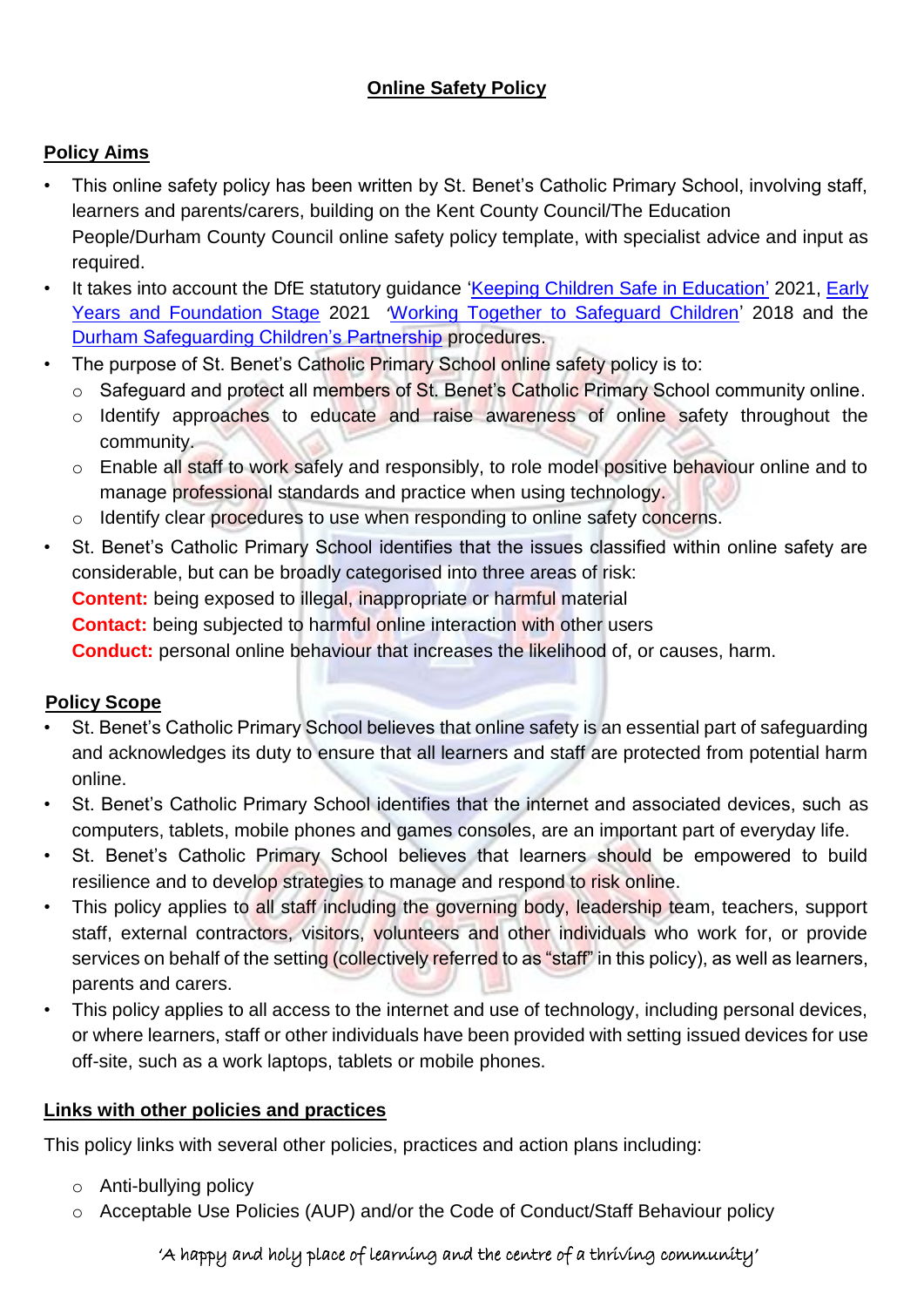- o Behaviour and Discipline policy
- o Child Protection/Safeguarding policy
- $\circ$  Confidentiality policy
- o Curriculum policies, such as: Computing, Personal Social and Health Education (PSHE), Citizenship and Relationships and Sex Education (RSE)
- o Data Protection policy

#### **Monitoring and Review**

- Technology in this area evolves and changes rapidly. We will review this policy at least annually. The policy will also be revised following any national or local policy requirements, any child protection concerns or any changes to the technical infrastructure.
- We will regularly monitor internet use and evaluate online safety mechanisms to ensure that this policy is consistently applied.
- To ensure they have oversight of online safety, the Acting Executive Headteacher, Mr D Miller, will be informed of online safety concerns, as appropriate.
- The named governor for safeguarding, Mrs B Davison, will report on a regular basis to the governing body on online safety practice and incidents, including outcomes.
- Any issues identified via monitoring will be incorporated into our action planning.

#### **Roles and Responsibilities**

- The Designated Safeguarding Leads (DSL), have lead responsibility for online safety.
- St. Benet's Catholic Primary School recognises that all members of the community have important roles and responsibilities to play with regards to online safety.

#### **The leadership and management team will:**

- Ensure that online safety is viewed as a safeguarding issue and that practice is in line with national and local recommendations and requirements.
- Ensure there are appropriate and up-to-date policies regarding online safety; including a staff code of conduct/behaviour policy and acceptable use policy, which covers acceptable use of technology.
- Ensure that suitable and appropriate filtering and monitoring systems are in place and work with technical staff to monitor the safety and security of our systems and networks.
- Ensure that online safety is embedded within a progressive curriculum, which enables all learners to develop an age-appropriate understanding of online safety.
- Support the DSL and any deputies by ensuring they have sufficient time and resources to fulfil their online safety responsibilities.
- Ensure there are robust reporting channels for the community to access regarding online safety concerns, including internal, local and national support.
- Ensure that appropriate risk assessments are undertaken regarding the safe use of technology.
- Audit and evaluate online safety practice to identify strengths and areas for improvement.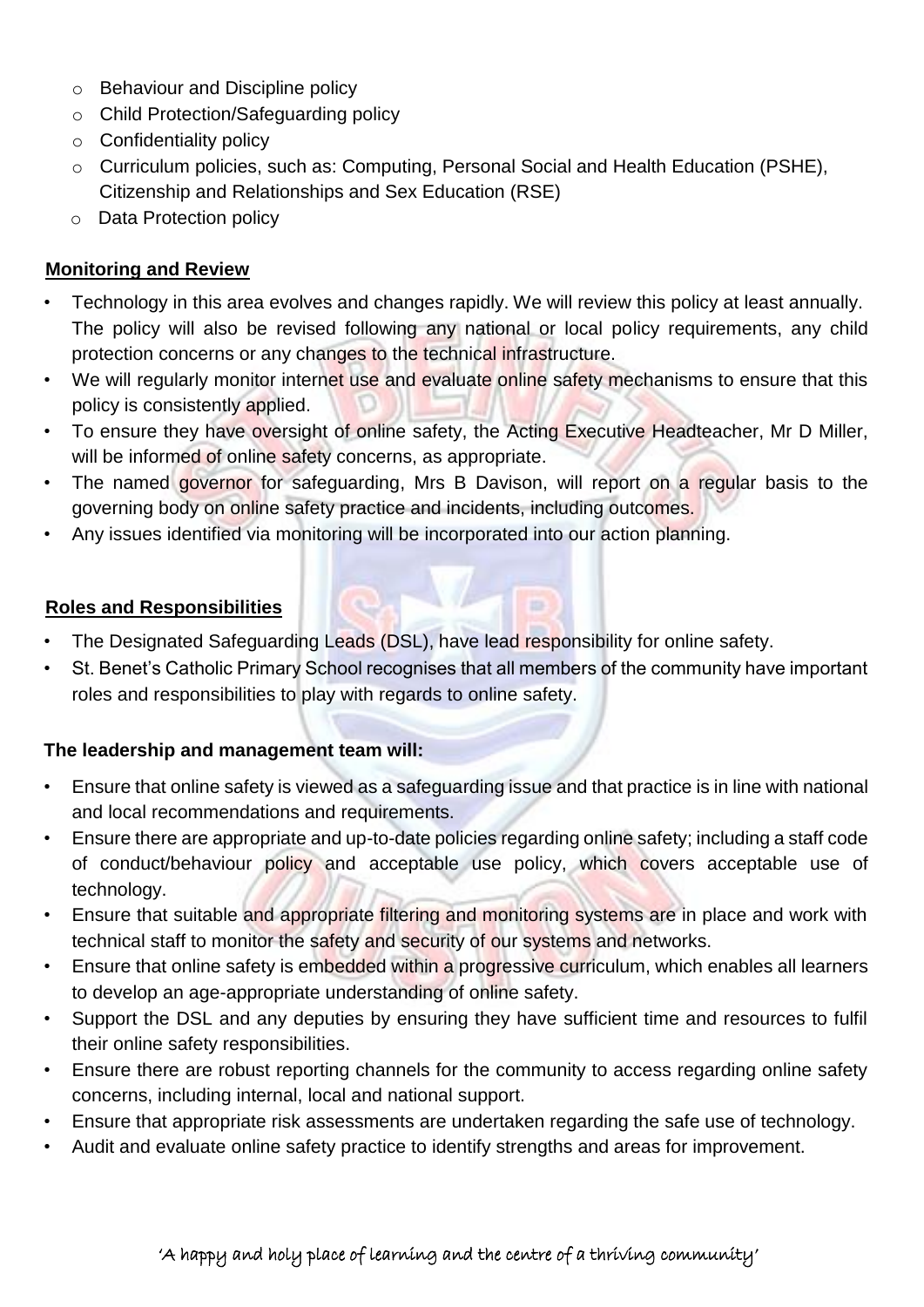### **The Designated Safeguarding Lead (DSL) will:**

- Act as a named point of contact on all online safeguarding issues and liaise with other members of staff or other agencies, as appropriate.
- Work alongside deputy DSLs to ensure online safety is recognised as part of the setting's safeguarding responsibilities and that a coordinated approach is implemented.
- Ensure all members of staff receive regular, up-to-date and appropriate online safety training.
- Access regular and appropriate training and support to ensure they understand the unique risks associated with online safety and have the relevant up to date knowledge required to keep learners safe online.
- Access regular and appropriate training and support to ensure they recognise the additional risks that learners with SEN and disabilities (SEND) face online.
- Keep up-to-date with current research, legislation and trends regarding online safety and communicate this with the community, as appropriate.
- Work with staff to coordinate participation in local and national events to promote positive online behaviour, such as Safer Internet Day.
- Ensure that online safety is promoted to parents, carers and the wider community, through a variety of channels and approaches.
- Maintain records of online safety concerns, as well as actions taken, as part of the settings safeguarding recording mechanisms.
- Monitor online safety incidents to identify gaps and trends, and use this data to update the education response, policies and procedures.
- Report online safety concerns, as appropriate, to the Governing Body.
- Work with the leadership team to review and update online safety policies on a regular basis (at least annually) with stakeholder input.
- Meet regularly with the governor with a lead responsibility for safeguarding and online safety.

### **It is the responsibility of all members of staff to:**

- Contribute to the development of online safety policies.
- Read and adhere to the online safety policy and acceptable use policies.
- Take responsibility for the security of setting systems and the data they use or have access to.
- Model good practice when using technology and maintain a professional level of conduct in their personal use of technology, both on and off site.
- Embed online safety education in curriculum delivery, wherever possible.
- Have an awareness of a range of online safety issues and how they may be experienced by the children in their care.
- Identify online safety concerns and take appropriate action by following the settings safeguarding policies and procedures.
- Know when and how to escalate online safety issues, including signposting to appropriate support, internally and externally.
	- Take personal responsibility for professional development in this area.

### **It is the responsibility of staff managing the technical environment to:**

• Provide technical support and perspective to the DSL and leadership team, especially in the development and implementation of appropriate online safety policies and procedures.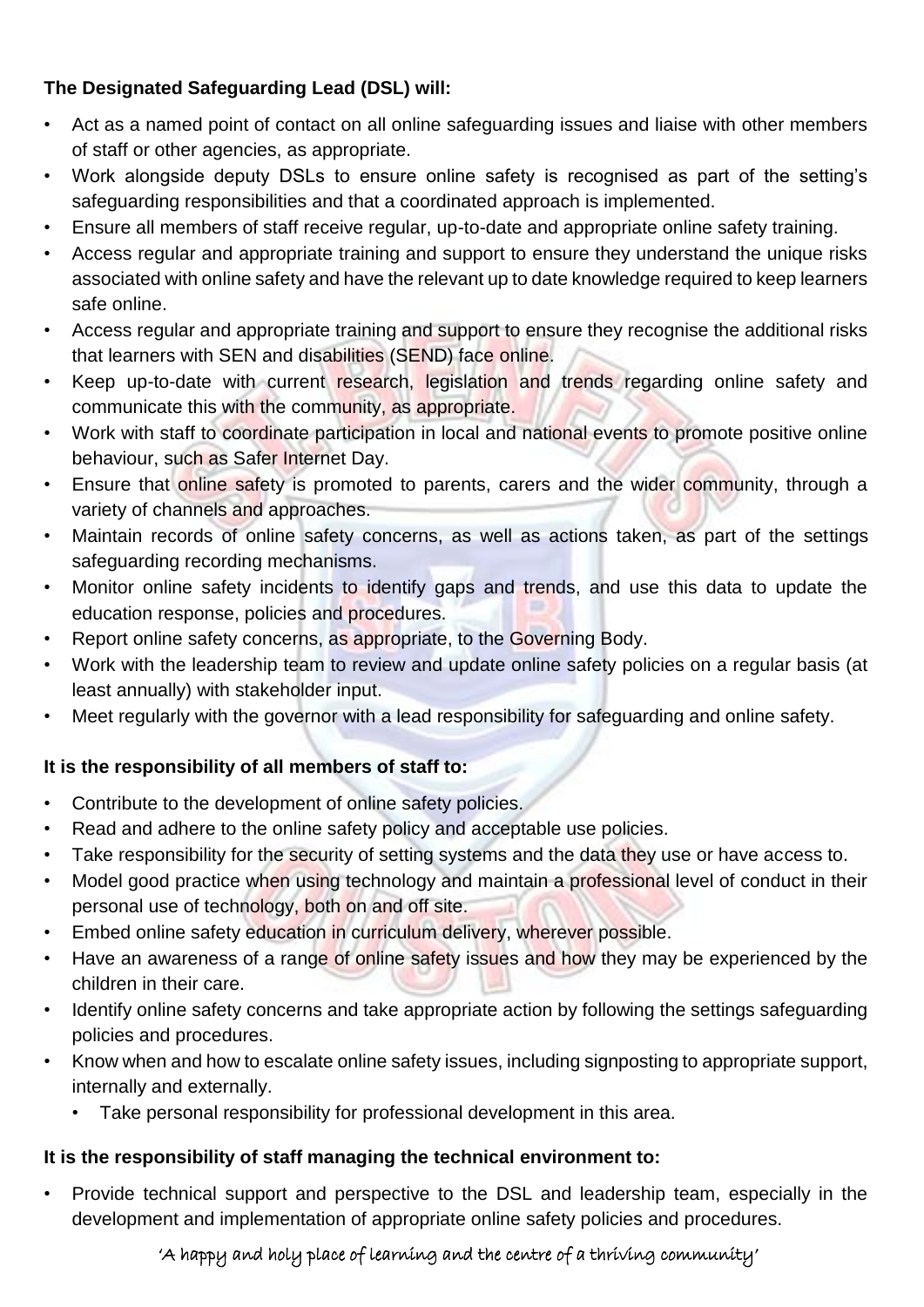- Implement appropriate security measures as directed by the DSL and leadership team, such as passwords, firewalls and alert buttons, to ensure that the setting's IT infrastructure/system is secure and not open to misuse or malicious attack, whilst allowing learning opportunities to be maximised.
- Ensure that our filtering policy is applied and updated on a regular basis; responsibility for its implementation is shared with the leadership team.
- Ensure that our monitoring systems are applied and updated on a regular basis; responsibility for its implementation is shared with the leadership team
- Ensure appropriate access and technical support is given to the DSL (and/or deputy) to our filtering and monitoring systems, to enable them to take appropriate safeguarding action if/when required.

**It is the responsibility of learners (at a level that is appropriate to their individual age an ability) to:** 

- Engage in age appropriate online safety education opportunities (including home learning activities).
- Contribute to the development of online safety policies.
- Read and adhere to the acceptable use policies.
- Respect the feelings and rights of others, both on and offline.
- Take responsibility for keeping themselves and others safe online.
- Seek help from a trusted adult, if there is a concern online, and support others that may be experiencing online safety issues.

### **It is the responsibility of parents and carers to:**

- Read the acceptable use policies and encourage their children to adhere to them.
- Support our online safety approaches by discussing online safety issues with their children and reinforcing appropriate and safe online behaviours at home.
- Role model safe and appropriate use of technology and social media.
- Abide by the Remote Learning Policy and correct use of our home learning platform, DB Primary.
- Identify changes in behaviour that could indicate that their child is at risk of harm online.
- Seek help and support from the setting, or other appropriate agencies, if they or their child encounter risk or concerns online.
- Contribute to the development of the online safety policies.
- Use our systems, such as learning platforms, and other network resources, safely and appropriately.
- Take responsibility for their own awareness in relation to the risks and opportunities posed by new and emerging technologies.

### **Education and Engagement Approaches**

### **Education and engagement with learners**

- The setting will establish and embed a progressive online safety curriculum to raise awareness and promote safe and responsible internet use amongst learners by:
	- o Ensuring education regarding safe and responsible use precedes internet access.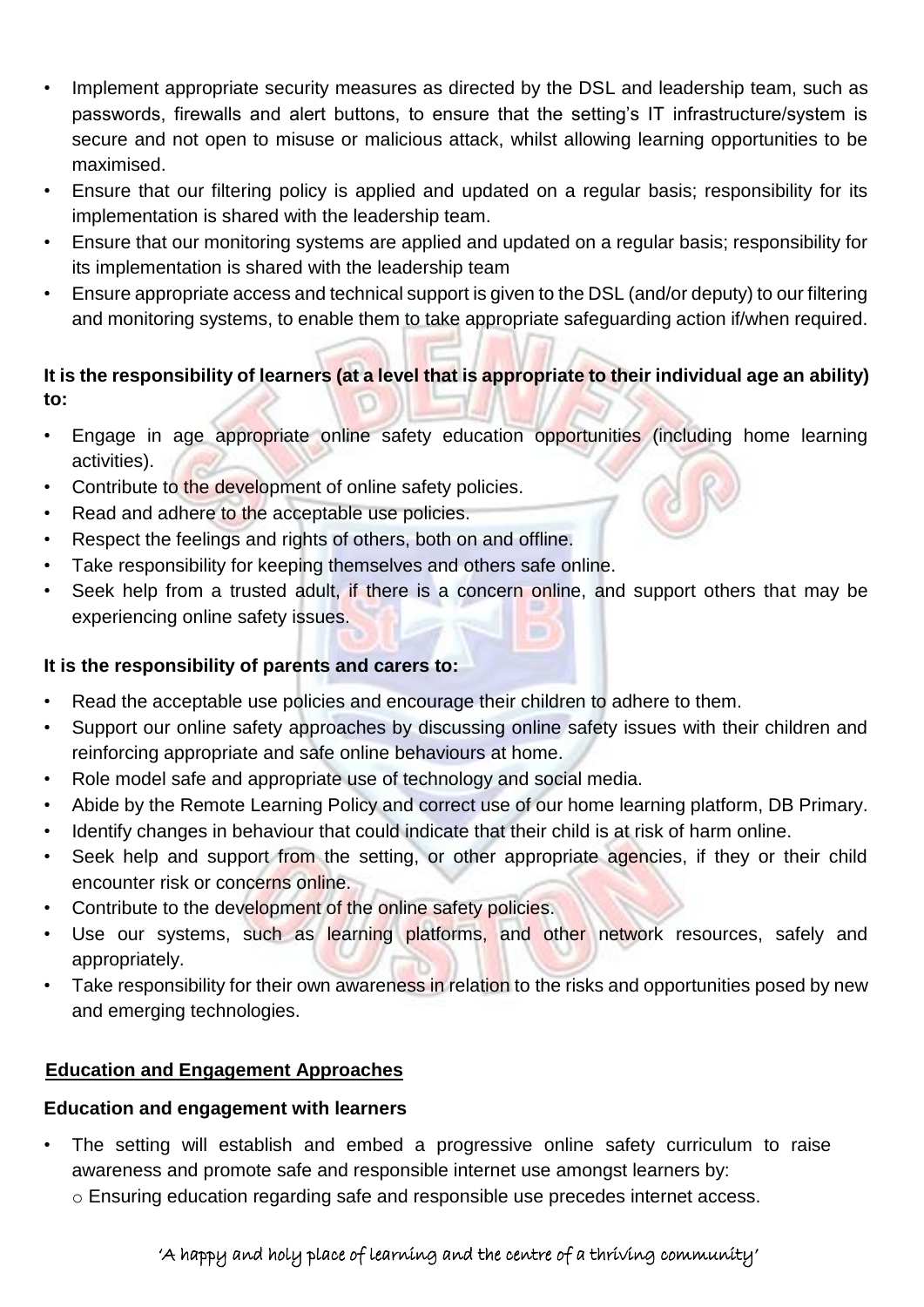- o Including online safety in Personal, Social, Health and Economic (PSHE), Relationships and Sex Education (RSE) and computing programmes of study. For further details, please see the Computing Policy and Relationships and Sex Education Policy.
- o Reinforcing online safety messages whenever technology or the internet is in use.
- o Educating learners in the effective use of the internet to research; including the skills of knowledge location, retrieval and evaluation.
- o Teaching learners to be critically aware of the materials they read and shown how to validate information before accepting its accuracy.
- The setting will support learners to read and understand the acceptable use policies in a way which suits their age and ability by:
	- o Displaying acceptable use posters in all rooms with internet access.
	- $\circ$  Informing learners that network and internet use will be monitored for safety and security purposes and in accordance with legislation.
	- $\circ$  Rewarding positive use of technology.
	- o Implementing appropriate peer education approaches.
	- o Providing online safety education and training as part of the transition programme across the key stages and when moving between establishments.
	- o Seeking learner voice when writing and developing online safety policies and practices, including curriculum development and implementation.
	- o Using support, such as external visitors, where appropriate, to complement and support our internal online safety education approaches.

### **Vulnerable Learners**

- St. Benet's Catholic Primary School recognises that some learners are more vulnerable online due to a range of factors. This may include, but is not limited to, children in care, children with Special Educational Needs and Disabilities (SEND) or mental health needs, children with English as an additional language (EAL) and children experiencing trauma or loss.
- St. Benet's Catholic Primary School will ensure that differentiated and ability appropriate online safety education, access and support is provided to vulnerable learners.

• When implementing an appropriate online safety policy and curriculum, St. Benet's Catholic Primary School will seek input from specialist staff as appropriate, including the SENCO, Looked After Children Designated Teacher and Designated Safeguarding Lead.

#### **Training and engagement with staff**

We will:

- Provide and discuss the online safety policy and procedures with all members of staff as part of induction.
- Provide up-to-date and appropriate online safety training for all staff on a regular basis, with at least annual updates. This will take the form of specific training and as part of relevant safeguarding and child protection reviews and training. This will cover the potential risks posed to learners (Content, Contact and Conduct), as well as our professional practice expectations.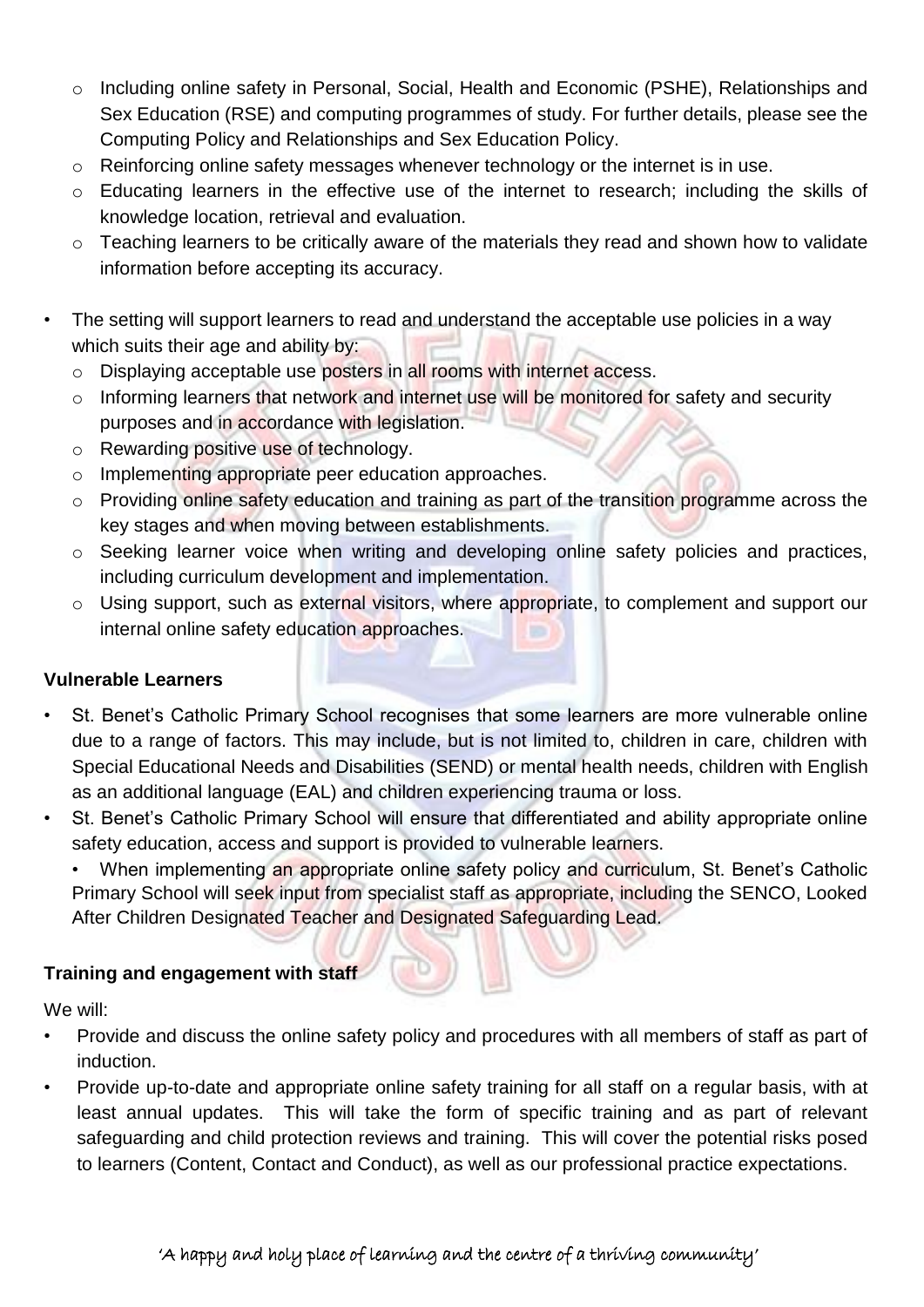- Recognise the expertise staff build by undertaking safeguarding training and managing safeguarding concerns and provide opportunities for staff to contribute to and shape online safety policies and procedures.
- Make staff aware that our IT systems are monitored by a Smoothwall filtering programme, and that activity can be traced to individual users; staff will be reminded to behave professionally and in accordance with our policies when accessing our systems and devices.
- Make staff aware that their online conduct outside of the setting, including personal use of social media, could have an impact on their professional role and reputation.
- Highlight useful educational resources and tools which staff should use, according to the age and ability of the learners.
- Ensure all members of staff are aware of the procedures to follow regarding online safety concerns affecting learners, colleagues or other members of the community.

### **Awareness and engagement with parents and carers**

- St. Benet's Catholic Primary School recognises that parents and carers have an essential role to play in enabling children and young people to become safe and responsible users of the internet and associated technologies.
- We will build a partnership approach to online safety with parents and carers by:
	- o Providing information and guidance on online safety in a variety of formats. This will include offering specific online safety awareness training and highlighting online safety at other events such as parent evenings, transition events, fayres and sports days.
	- o Drawing their attention to the online safety policy and expectations in newsletters, letters, our prospectus and on our website.
	- o Requesting that they read online safety information as part of joining our community, for example, within our home school agreement.
	- o Requiring them to read our acceptable use policies and discuss the implications with their children.

### **Reducing Online Risks**

- St. Benet's Catholic Primary School recognises that the internet is a constantly changing environment with new apps, devices, websites and material emerging at a rapid pace.
- We will:
	- o Regularly review the methods used to identify, assess and minimise online risks.
	- o Examine emerging technologies for educational benefit and undertake appropriate risk assessments before use in the setting is permitted.
	- o Ensure that appropriate filtering and monitoring is in place and take all reasonable precautions to ensure that users can only access appropriate material.
	- o Due to the global and connected nature of the internet, it is not possible to guarantee that unsuitable material cannot be accessed via our computers or devices.

• All members of the community are made aware of our expectations regarding safe and appropriate behaviour online and the importance of not posting any content, comments, images or videos which could cause harm, distress or offence to members of the community. This is clearly outlined in our acceptable use policies and highlighted through a variety of education and training approaches.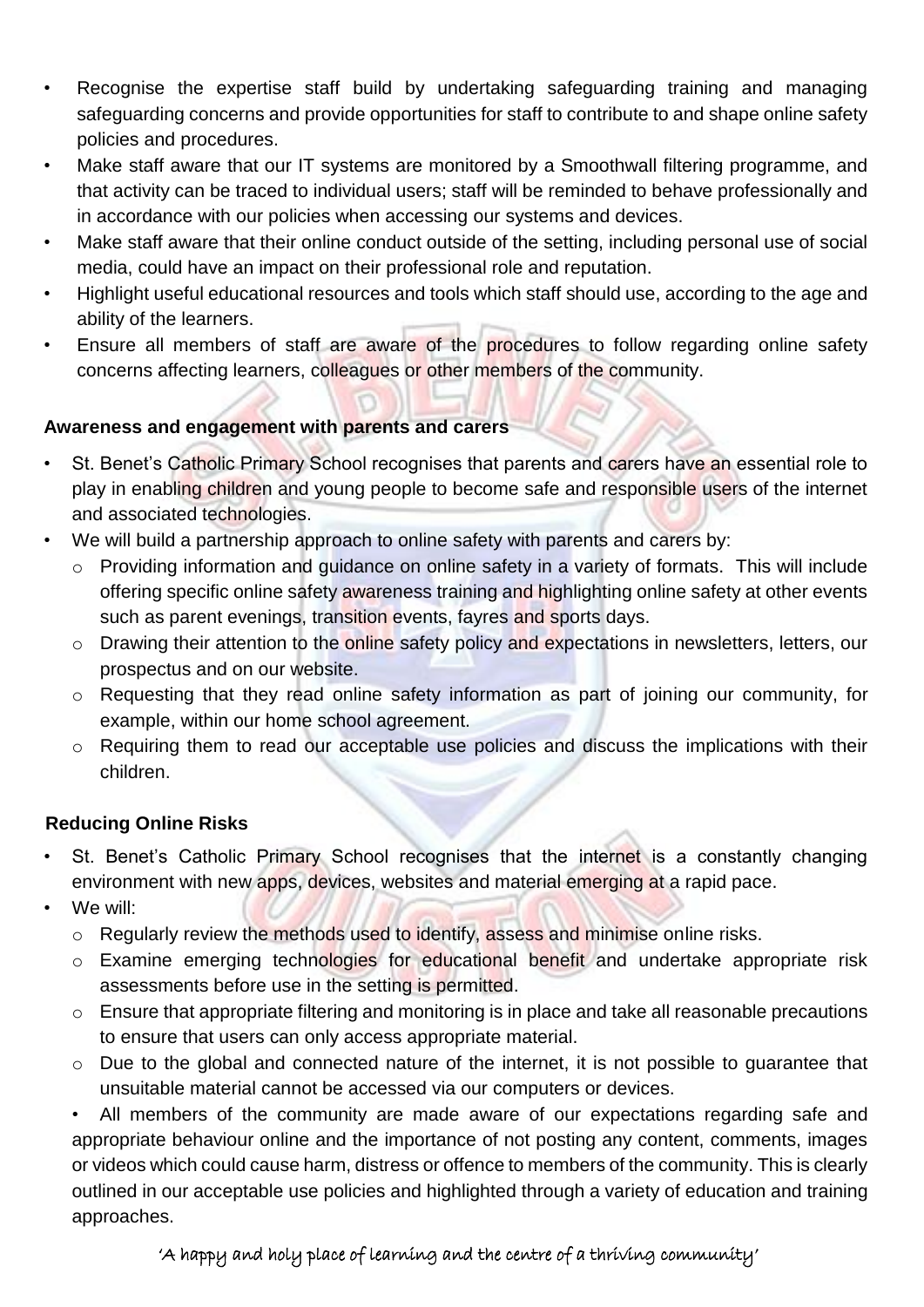### **Safer Use of Technology**

#### **Classroom Use**

- St. Benet's Catholic Primary School uses a wide range of technology. This includes access to:
	- o Computers, laptops, iPads and other digital devices
	- o Internet which may include search engines and educational websites
	- o Learning platforms including DB Primary (our home learning platform)
	- o Email
	- o Web cams
- All setting owned devices will be used in accordance with our acceptable use policies and with appropriate safety and security measures in place. For specific details, please view our acceptable use policies, computing policy and remote learning policy.
- Members of staff will always evaluate websites, tools and apps fully before use in the classroom or recommending for use at home.
- The setting will use age appropriate search tools following an informed risk assessment, to identify which tool best suits the needs of our community. The Smoothwall filtering system used in St. Benet's Catholic Primary School ensures that when using Google it is automatically set to safe search. This reduces but does not eliminate the risk of links to inappropriate content.
- We will ensure that the use of internet-derived materials, by staff and learners, complies with copyright law and acknowledge the source of information.
- Supervision of learners will be appropriate to their age and ability.

### o **Early Years Foundation Stage and Key Stage 1**

 $\triangle$  Access to the internet will be by adult demonstration, with occasional directly supervised access to specific and approved online materials, which supports the learning outcomes planned for the learners' age and ability.

### o **Key Stage 2**

- Learners will use age-appropriate search engines and online tools.
- Learners will be directed by the teacher to online materials and resources which support the learning outcomes planned for the learners' age and ability.

### **Managing Internet Access**

All staff, learners and visitors will read and sign an acceptable use policy before being given access to our computer system, IT resources or internet.

### **Filtering and Monitoring**

### **Decision Making**

- St. Benet's Catholic Primary School governors and leaders have ensured that our setting has age and ability appropriate filtering and monitoring in place, to limit learners' exposure to online risks.
- The governors and leaders are aware of the need to prevent "over blocking", as that may unreasonably restrict what can be taught, with regards to online activities and safeguarding.
- Our decision regarding filtering and monitoring has been informed by a risk assessment, considering our specific needs and circumstances.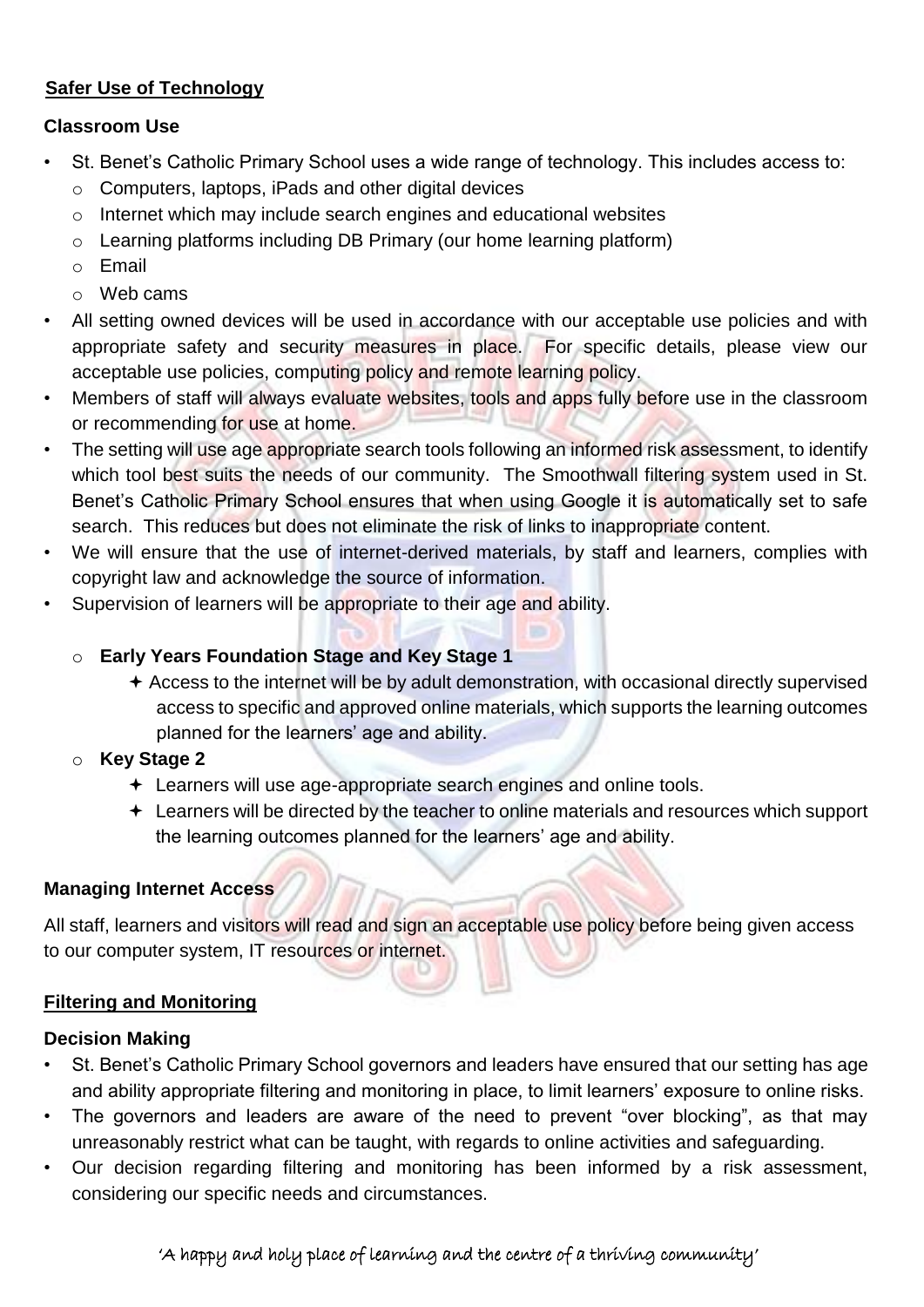- Changes to the filtering and monitoring approach will be risk assessed by staff with educational and technical experience and, where appropriate, with consent from the leadership team; all changes to the filtering policy are logged and recorded.
- The leadership team will ensure that regular checks are made to ensure that the filtering and monitoring methods are effective and appropriate.
- All members of staff are aware that they cannot rely on filtering and monitoring alone to safeguard learners; effective classroom management and regular education about safe and responsible use is essential.

### **Filtering**

- Education broadband connectivity is provided through Durham County Council.
- We use Smoothwall which blocks sites which can be categorised as: pornography, racial hatred, extremism, gaming and sites of an illegal nature. Schools should also be aware of the filtering detecting other safeguarding issues, such as self harm, serious violent crime or issues with county lines grooming.
- The filtering system blocks all sites on the [Internet Watch Foundation](https://www.iwf.org.uk/) (IWF) list.
- All school devices should be connected to a filtered feed. If a school device needs access to additional content, for instance to manage official social media, the filter settings for that device or user should be modified to allow access to that content.
	- We work with ICTSS to ensure that our filtering policy is continually reviewed.
- If learners discover unsuitable sites, they will be required to:
	- o Alert a member of staff.
	- o The member of staff will report the concern (including the URL of the site if possible) to the DSL (or deputy) and/or technical staff.
	- o The breach will be recorded and escalated as appropriate.
	- o Parents/carers will be informed of filtering breaches involving their child.
- Any material believed to be illegal will be reported immediately to the appropriate agencies, such as the UK Safer Internet Centre, Durham Police or CEOP.

### **Monitoring**

- We will appropriately monitor internet use on all setting owned or provided internet enabled devices. This is achieved by physical monitoring and supervision during use, remote monitoring internet and web access through reviewing logfile information*.*
- If a concern is identified via monitoring approaches we will ensure the DSL or deputy will respond in line with the child protection and safeguarding policy.
- All users will be informed that use of our systems can be monitored and that all monitoring will be in line with data protection, human rights and privacy legislation.

### **Managing Personal Data Online**

• Personal data will be recorded, processed, transferred and made available online in accordance with General Data Protection Regulations and Data Protection legislation. Full information can be found in our Data Protection policy on the Policy page of our school website.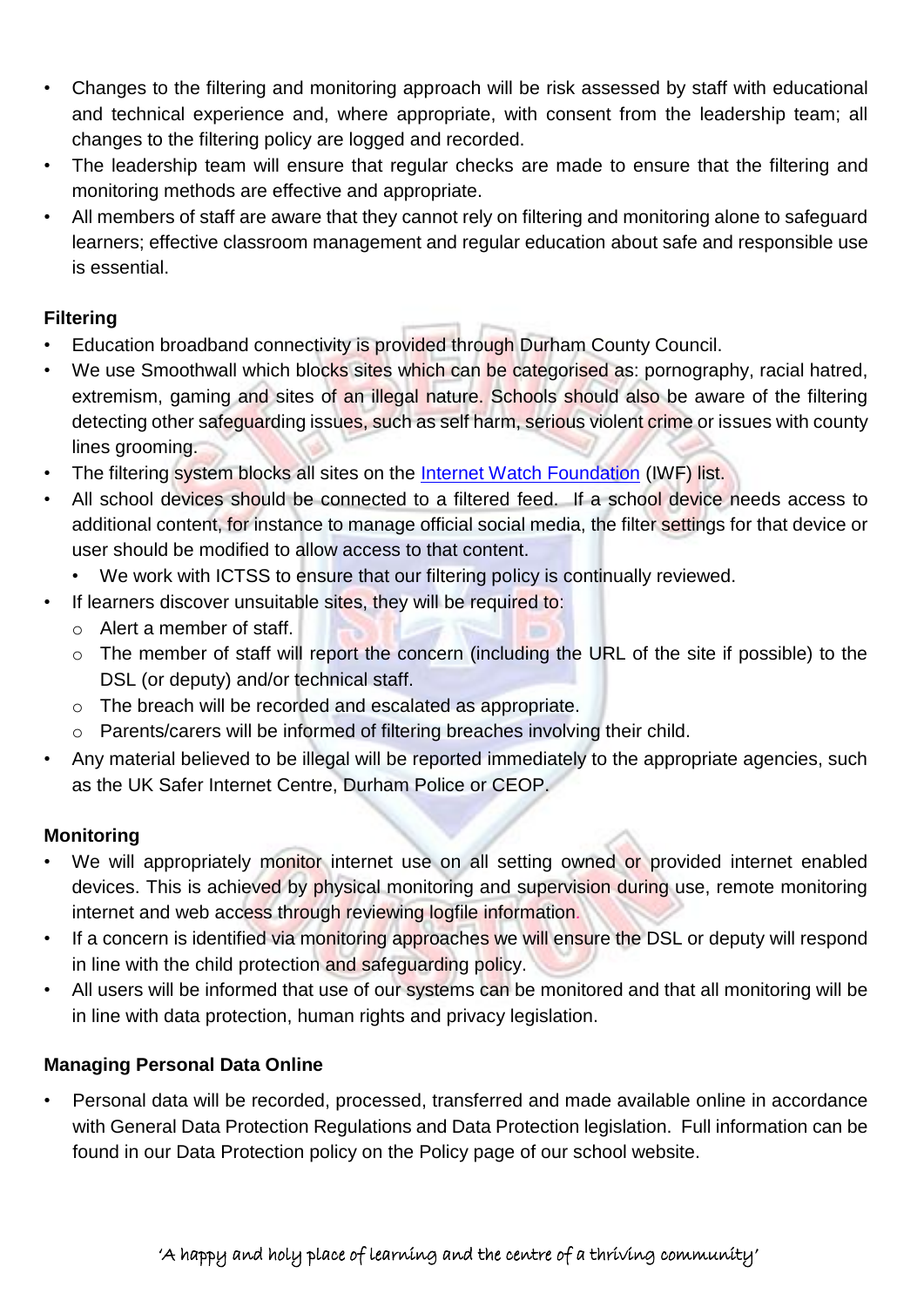### **Security and Management of Information Systems**

- We take appropriate steps to ensure the security of our information systems, including:
	- o Virus protection being updated regularly.
	- o Encryption for personal data sent over the Internet or taken off site (such as via portable media storage) or access via appropriate secure remote access systems.
	- o Not using portable media without specific permission; portable media will be checked by an anti-virus /malware scan before use.
	- o Not downloading unapproved software to work devices or opening unfamiliar email attachments.
	- o Regularly checking files held on our network
	- $\circ$  The appropriate use of user logins and passwords to access our network.
		- Specific user logins and passwords will be enforced for all but the youngest users or users with SEND where this may not be appropriate.
	- o All users are expected to log off or lock their screens/devices if systems are unattended.

### **Password policy**

- All members of staff will have their own unique username and private passwords to access our systems; members of staff are responsible for keeping their password private.
- From Year 1 all learners are provided with their own unique username and private passwords to access our systems; learners are responsible for keeping their password private.
- We require all users to:
	- o Use strong passwords for access into our system.
	- o Change their passwords every year
	- o Always keep their password private; users must not share it with others or leave it where others can find it.
	- o Not to login as another user at any time.

### **Managing the Safety of our Website**

- We will ensure that information posted on our website meets the requirements as identified by the Department for Education (DfE).
	- We will ensure that our website complies with guidelines for publications including: accessibility; data protection; respect for intellectual property rights; privacy policies and copyright.
- Staff or learners' personal information will not be published on our website; the contact details on the website will be our setting address, email and telephone number.
- The administrator account for our website will be secured with an appropriately strong password.
- We will post appropriate information about safeguarding, including online safety, on our website for members of the community.

### **Publishing Images and Videos Online**

We will ensure that all images and videos shared online are used in accordance with the associated polices, including (but not limited to) the cameras and image use, data security, acceptable use policies, codes of conduct/behaviour, social media and use of personal devices and mobile phones.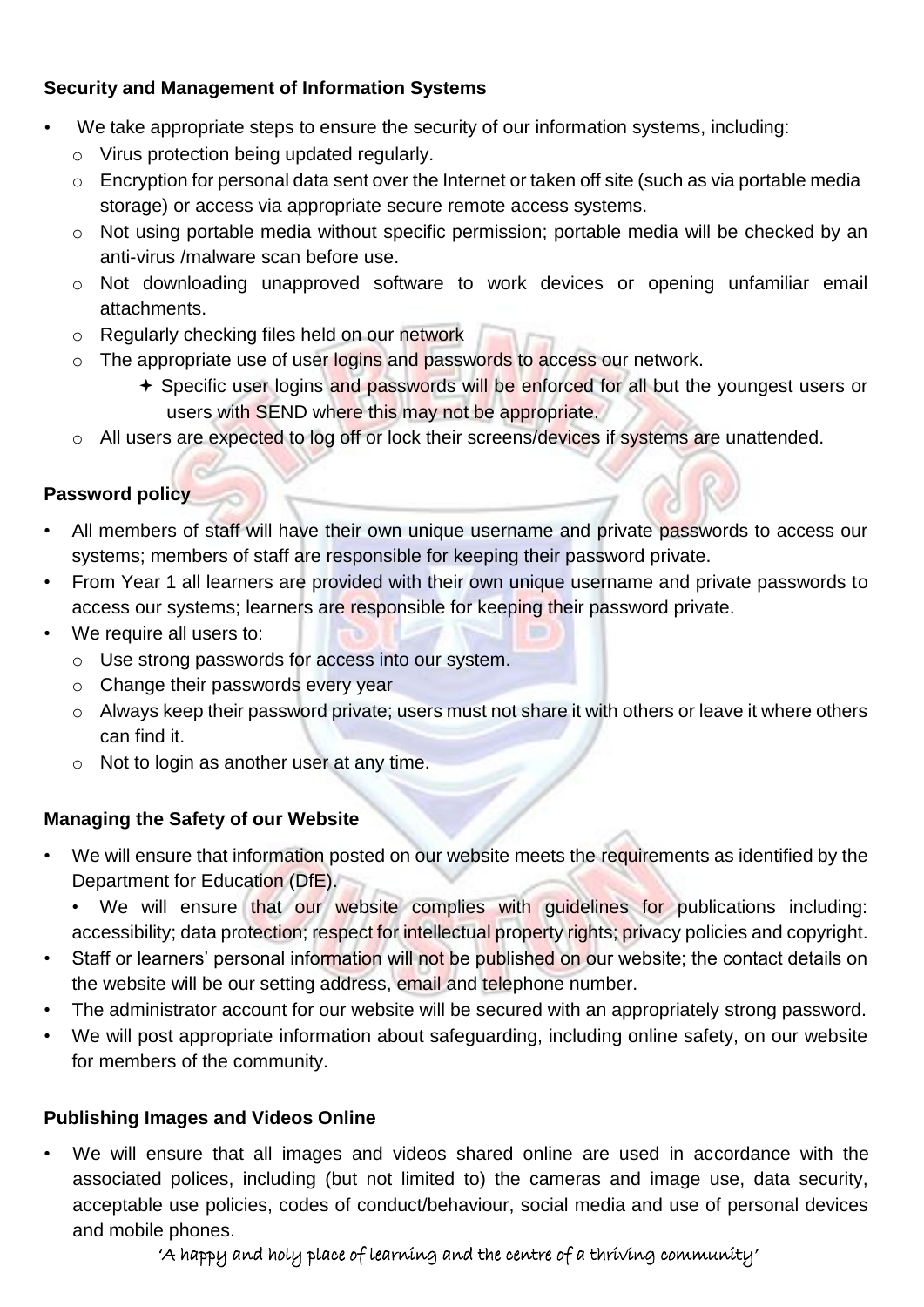### **Managing Email**

- Access to our email systems will always take place in accordance with data protection legislation and in line with other policies, including confidentiality, acceptable use policies and the code of conduct/behaviour policy.
	- o The forwarding of any chain messages/emails is not permitted.
	- o Spam or junk mail will be blocked and reported to the email provider.
	- o Any electronic communication which contains sensitive or personal information will only be sent using secure and encrypted email.
	- o Setting email addresses and other official contact details will not be used for setting up personal social media accounts.
- Members of the community will immediately tell if they receive offensive communication, and this will be recorded in our safeguarding files/records.
- Excessive social email use can interfere with teaching and learning and will be restricted; access to external personal email accounts may be blocked on site.

### **Staff email**

- The use of personal email addresses by staff for any official setting business is not permitted.
- All members of staff are provided with an email address to use for all official communication.
- Members of staff are encouraged to have an appropriate work life balance when responding to email, especially if communication is taking place between staff, learners and parents.

### **Educational use of Videoconferencing and/or Webcams**

- St. Benet's Catholic Primary School recognise that videoconferencing and use of webcams can be a challenging activity but brings a wide range of learning benefits.
	- o All videoconferencing and webcam equipment will be switched off when not in use and will not be set to auto-answer.
	- o Video conferencing equipment connected to the educational broadband network will use the national E.164 numbering system and display their H.323 ID name; external IP addresses will not be made available to other sites.
	- o Videoconferencing contact details will not be posted publicly.
	- o Videoconferencing equipment will not be taken off the premises without prior permission from the DSL.
	- o Staff will ensure that external videoconferencing opportunities and/or tools are suitably risk assessed and will ensure that accounts and systems used to access these events are safe and secure.
	- o Video conferencing equipment and webcams will be kept securely and, if necessary, locked away or disabled when not in use.

### **Users**

• Videoconferencing will only be used by staff to provide teaching and learning opportunities, such as remote learning with experts or using Teams/Zoom as part of remote learning, as detailed in the Remote Learning Policy.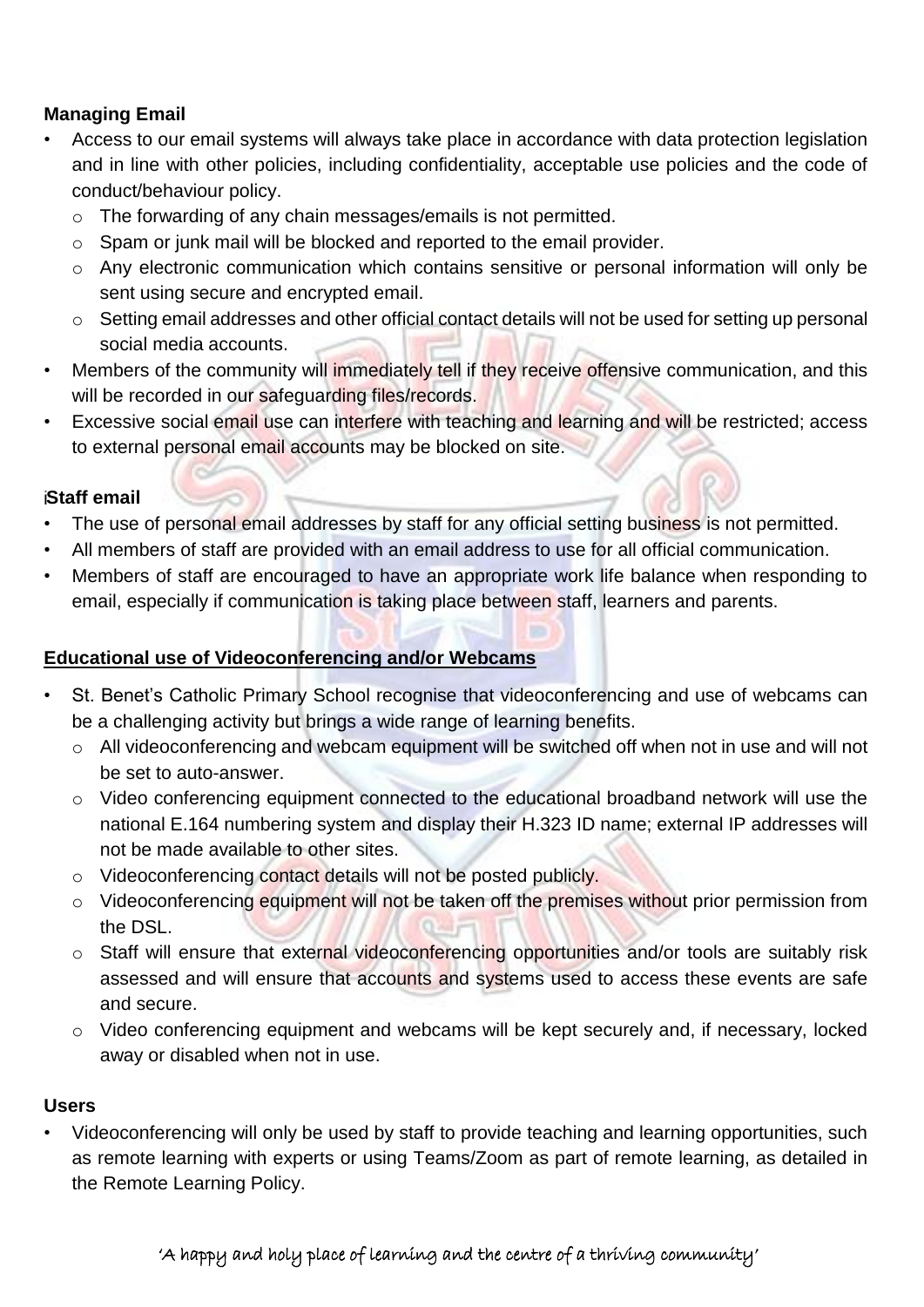- Video conferencing will take place via official and approved communication channels following a robust risk assessment.
- Only key administrators will be given access to videoconferencing administration areas or remotecontrol pages.
- The unique log on and password details for the videoconferencing services will only be issued to members of staff and should be kept securely, to prevent unauthorised access.

### **Content**

- When recording a videoconference lesson, it should be made clear to all parties at the start of the conference and written permission will be obtained from all participants; the reason for the recording must be given and recorded material will be stored securely.
- If third party materials are included, we will check that recording is permitted to avoid infringing the third-party intellectual property rights.
- We will establish dialogue with other conference participants before taking part in a videoconference; if it is a non-educational site, staff will check that the material they are delivering is appropriate for the learners.

### **Management of Learning Platforms**

- St. Benet's Catholic Primary School uses DB Primary as its official learning platform for remote learning. During periods of home learning, Zoom is also used as a platform for teachers and children to engage in wellbeing lessons such as PSHE or additional subject learning.
- Leaders and staff will regularly monitor the usage of the Learning Platform (LP), including message/communication tools and publishing facilities.
- Only current members of staff, learners and parents will have access to the LP.
- When staff or learners leave the setting, their account will be disabled or transferred to their new establishment.
- Learners and staff will be advised about acceptable conduct and use when using the LP.
- All users will be mindful of copyright and will only upload appropriate content onto the LP.
- Any concerns about content on the LP will be recorded and dealt with in the following ways:
	- o The user will be asked to remove any material deemed to be inappropriate or offensive.
	- o If the user does not comply, the material will be removed by the site administrator.  $\circ$  Access to the LP for the user may be suspended.
	- $\circ$  The user will need to discuss the issues with a member of leadership before reinstatement.
	- o A learner's parents/carers may be informed.
	- $\circ$  If the content is illegal, we will respond in line with existing child protection procedures.
- Learners may require editorial approval from a member of staff. This may be given to the learner to fulfil a specific aim and may have a limited time frame.
- A visitor may be invited onto the LP by a member of the leadership; in this instance, there may be an agreed focus or a limited time slot.

### **Management of Applications (apps) used to Record Children's** Progress

• We use iTrack to track learners' progress and share appropriate information with parents and carers.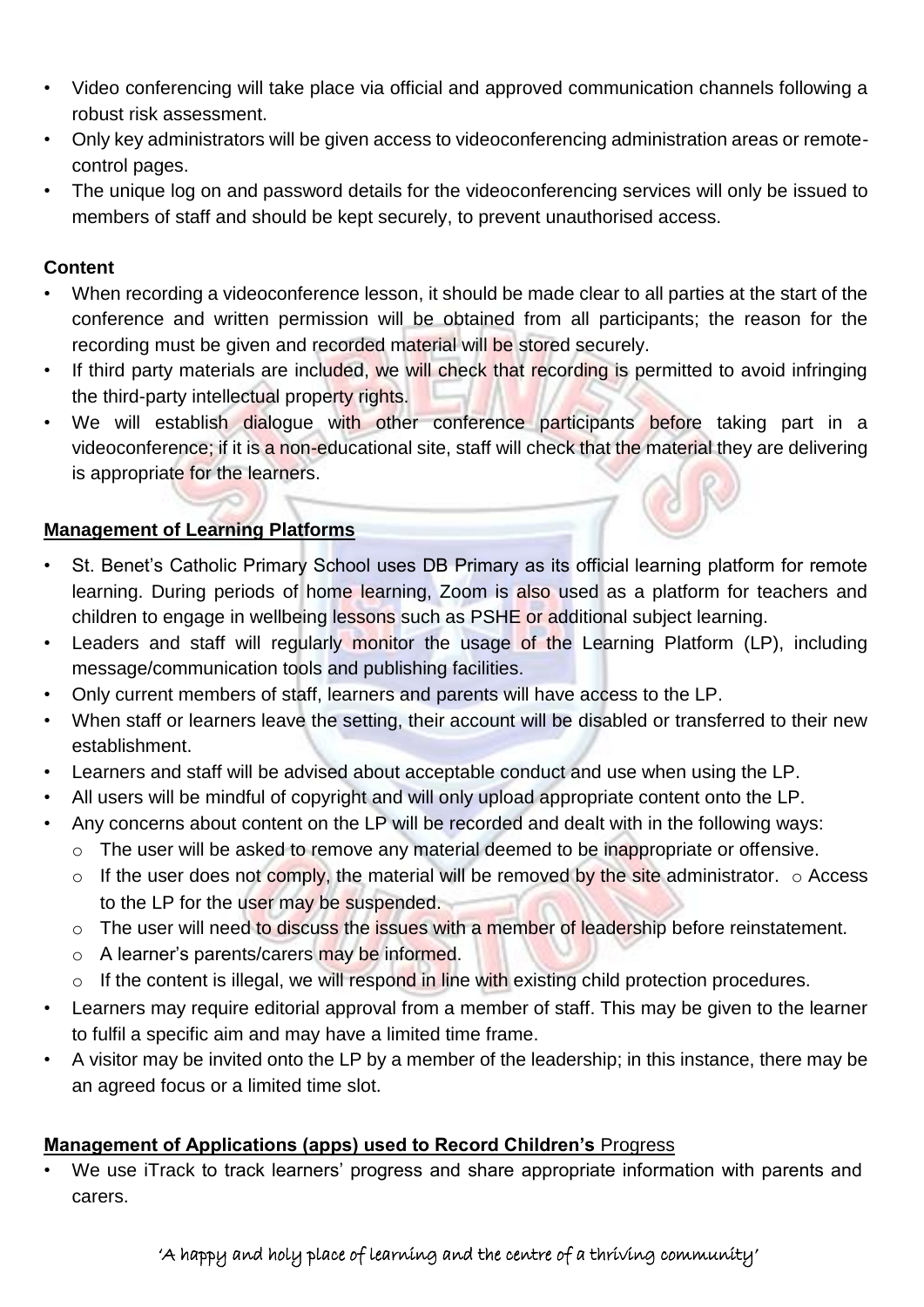- The Headteacher is ultimately responsible for the security of any data or images held of children. As such, they will ensure that the use of tracking systems is appropriately risk assessed prior to use, and that they are used in accordance with data protection legislation, including the General Data Protection Regulations (GDPR) and Data Protection legislation.
- To safeguard learners' data:
	- o Only school issued devices will be used for apps that record and store learners' personal details, attainment or photographs.
	- o Personal staff mobile phones or devices will NOT be used to access or upload content to any apps which record and store learners' personal details, attainment or images.
	- o Devices will be appropriately encrypted if taken off site, to reduce the risk of a data security breach in the event of loss or theft.
	- o All users will be advised regarding safety measures, such as using strong passwords and logging out of systems.
	- o Parents and carers will be informed of the expectations regarding safe and appropriate use, prior to being given access; for example, not sharing passwords or images.

#### **Social Media** **Expectations**

- The expectations regarding safe and responsible use of social media applies to all members of St. Benet's Catholic Primary School community.
- The term social media may include (but is not limited to): blogs; wikis; social networking sites; forums; bulletin boards; online gaming; apps; video/photo sharing sites; chatrooms and instant messenger.
- All members of St. Benet's Catholic Primary School community are expected to engage in social media in a positive, safe and responsible manner.
	- o All members of St. Benet's Catholic Primary School community are advised not to publish specific and detailed private thoughts, concerns, pictures or messages on any social media services, especially content that may be considered threatening, hurtful or defamatory to others.
- We will control learner and staff access to social media whilst using setting provided devices and systems on site.
- The use of social media during setting hours for personal use is not permitted.
- Inappropriate or excessive use of social media during setting hours or whilst using setting devices may result in disciplinary or legal action and/or removal of internet facilities.
- Concerns regarding the online conduct of any member of St. Benet's Catholic Primary School community on social media, should be reported to the DSL and will be managed in accordance with our anti-bullying, allegations against staff, behaviour and child protection policies.

### **Staff Personal Use of Social Media**

- The safe and responsible use of social networking, social media and personal publishing sites will be discussed with all members of staff as part of staff induction and will be revisited and communicated via regular staff training opportunities.
	- Safe and professional behaviour will be outlined for all members of staff (including volunteers) as part of our code of conduct/behaviour policy as part of acceptable use policy.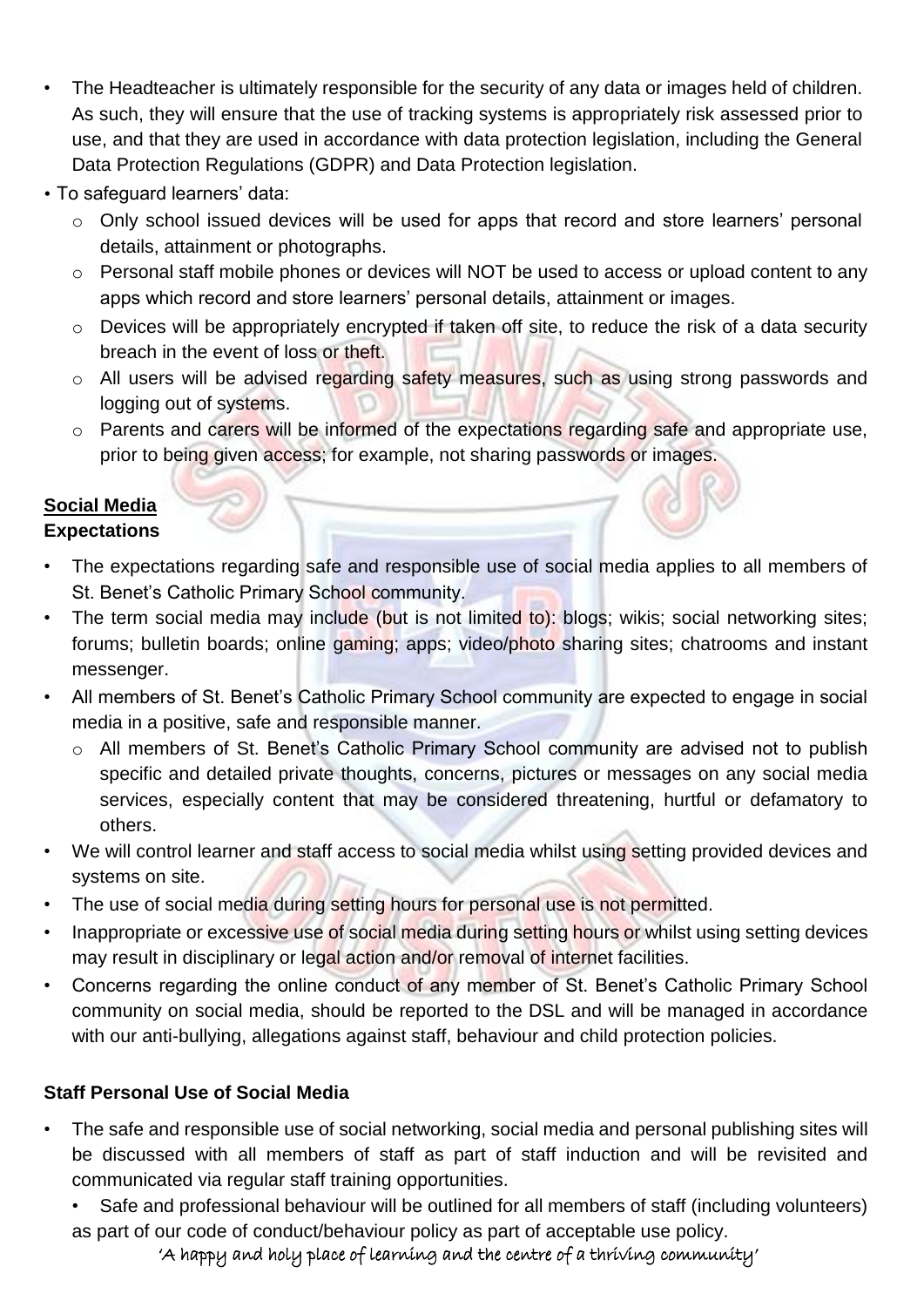### *Reputation*

- All members of staff are advised that their online conduct on social media can have an impact on their role and reputation within the setting.
- Civil, legal or disciplinary action may be taken if staff are found to bring the profession or institution into disrepute, or if something is felt to have undermined confidence in their professional abilities.
- All members of staff are advised to safeguard themselves and their privacy when using social media sites. Advice will be provided to staff via staff training and by sharing appropriate guidance and resources on a regular basis. This will include (but is not limited to):
	- o Setting the privacy levels of their personal sites.
	- o Being aware of location sharing services.
	- o Opting out of public listings on social networking sites.
	- o Logging out of accounts after use.
	- o Keeping passwords safe and confidential.
	- o Ensuring staff do not represent their personal views as that of the setting.
- Members of staff are encouraged not to identify themselves as employees of St. Benet's Catholic Primary School on their personal social networking accounts; this is to prevent information on these sites from being linked with the setting, and to safeguard the privacy of staff members.
- All members of staff are encouraged to carefully consider the information, including text and images, they share and post online and to ensure that their social media use is compatible with their professional role and is in accordance our policies and the wider professional and legal framework.
- Information and content that staff members have access to as part of their employment, including photos and personal information about learners and their family members or colleagues will not be shared or discussed on social media sites.
- Members of staff will notify the Leadership Team immediately if they consider that any content shared on social media sites conflicts with their role.

### *Communicating with learners and parents and carers*

- All members of staff are advised not to communicate with or add as 'friends' any current or past learners or their family members via any personal social media sites, applications or profiles.
	- o Any pre-existing relationships or exceptions that may compromise this, will be discussed with DSL, Headteacher (or deputy).
	- o If ongoing contact with learners is required once they have left the setting, members of staff will be expected to use existing alumni networks or use official setting provided communication tools.
- Staff will not use personal social media accounts to contact learners or parents, nor should any contact be accepted, except in circumstance whereby prior approval has been given by the Headteacher.
- Any communication from learners and parents received on personal social media accounts will be reported to the DSL (or deputy).

### **Learners' Personal Use of Social Media**

• Safe and appropriate use of social media will be taught to learners as part of an embedded and progressive education approach, via age appropriate sites and resources.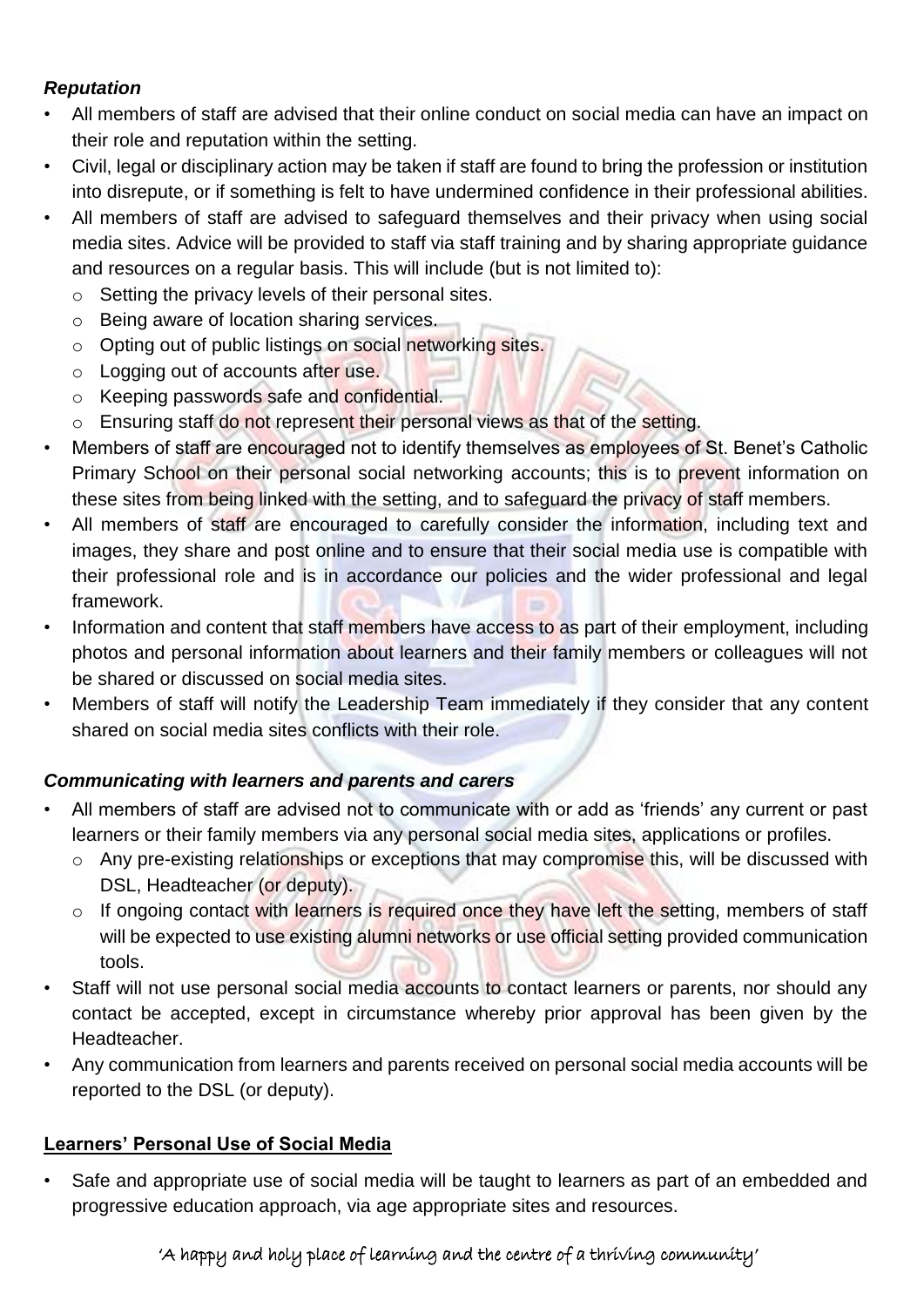- We are aware that many popular social media sites state that they are not for children under the age of 13, therefore, we will not create accounts specifically for learners under this age.
- Any concerns regarding learners' use of social media will be dealt with in accordance with existing policies, including anti-bullying and behaviour. Concerns will be shared with parents/carers as appropriate, particularly when concerning underage use of social media sites, games or tools.
- Learners will be advised:
	- o To consider the benefits and risks of sharing personal details on social media sites which could identify them and/or their location.
	- o To only approve and invite known friends on social media sites and to deny access to others by making profiles private.
	- $\circ$  Not to meet any online friends without a parent/carer or other responsible adult's permission and only when a trusted adult is present.
	- o To use safe passwords.
	- o To use social media sites which are appropriate for their age and abilities.
	- o How to block and report unwanted communications.
	- o How to report concerns both within the setting and externally.

### **Official Use of Social Media**

- St. Benet's Catholic Primary School official social media channel is Twitter.
- The official use of social media sites only takes place with clear educational or community engagement objectives, with specific intended outcomes.
	- o The official use of social media as a communication tool has been formally risk assessed and approved by the Head Teacher.
	- o Leadership staff have access to account information and login details for our social media channels, in case of emergency, such as staff absence.
- Official social media channels have been set up as distinct and dedicated social media sites or accounts for educational or engagement purposes only.
- Staff use setting provided email addresses to register for and manage any official social media channels.
- Official social media sites are suitably protected and, where possible, run and are linked to our school website.
- Public communications on behalf of the setting will, where appropriate and possible, be read and agreed by at least one other colleague.
- Official social media use will be conducted in line with existing policies, including: antibullying, image/camera use, data protection, confidentiality and Safeguarding/ child protection.
- All communication on official social media platforms will be clear, transparent and open to scrutiny.
- Parents/carers and learners will be informed of any official social media use, along with expectations for safe use and action taken to safeguard the community.
- Only social media tools (Twitter) which have been risk assessed and approved as suitable for educational purposes will be used. Any official social media activity involving learners will be moderated.
- Parents and carers will be informed of any official social media use with learners; written parental consent will be obtained, as required.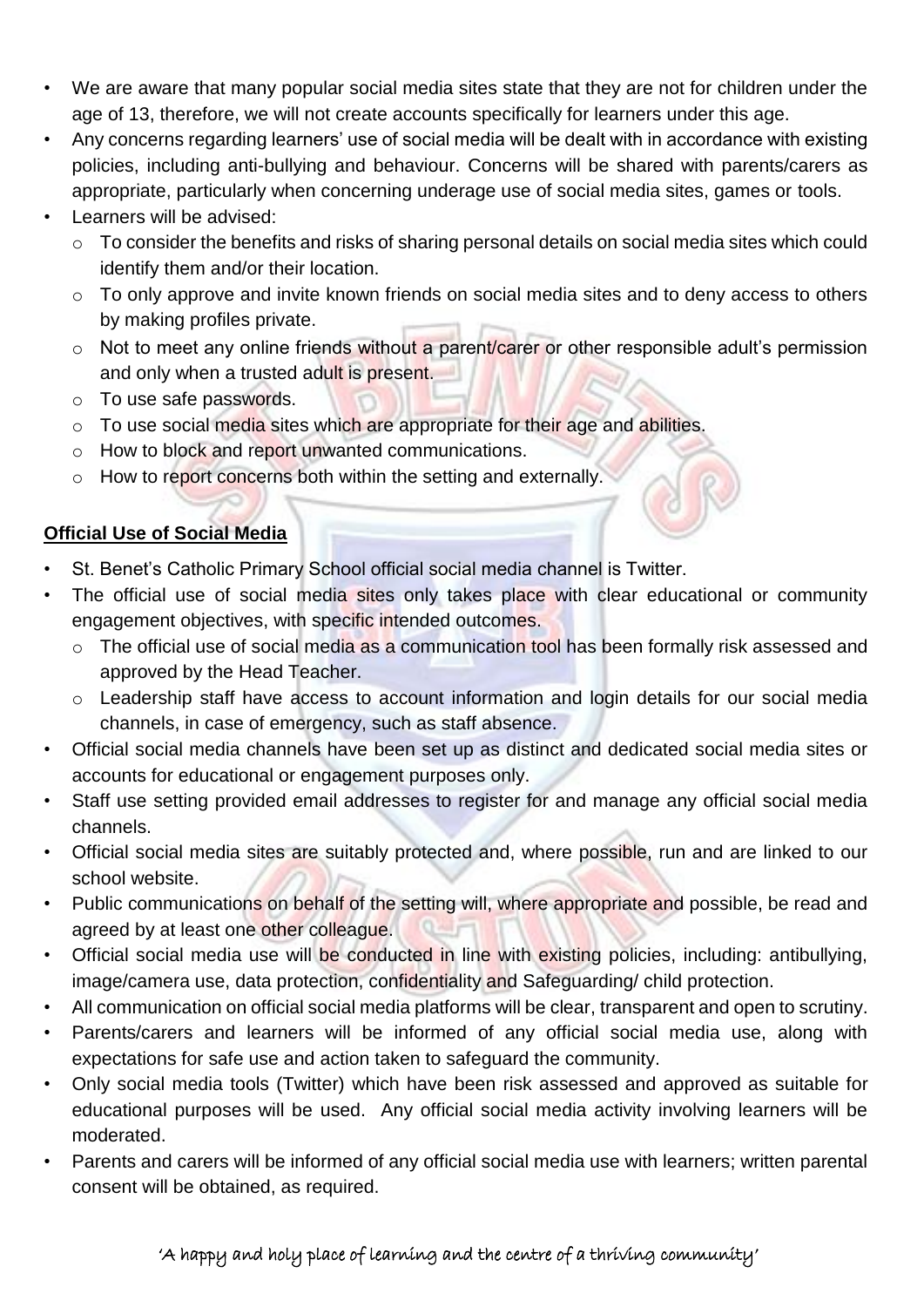• We will ensure that any official social media use does not exclude members of the community who are unable or unwilling to use social media channels.

### *Staff expectations*

- Members of staff who follow and/or like our official social media channels will be advised to use dedicated professionals accounts, where possible, to avoid blurring professional boundaries.
- If members of staff are participating in online social media activity as part of their capacity as an employee of the setting, they will:
	- o Sign our social media acceptable use policy.
	- o Always be professional and aware they are an ambassador for the setting.
	- o Disclose their official role and position but make it clear that they do not necessarily speak on behalf of the setting.
	- o Always be responsible, credible, fair and honest, and consider how the information being published could be perceived or shared.
	- $\circ$  Always act within the legal frameworks they would adhere to within the workplace, including: libel, defamation, confidentiality, copyright, data protection and equalities laws.
	- o Ensure that they have appropriate consent before sharing images on the official social media channel.
	- o Not disclose information, make commitments or engage in activities on behalf of the setting, unless they are authorised to do so.
	- o Not engage with any direct or private messaging with current, or past, learners, parents and carers.
	- $\circ$  Inform their line manager, the DSL (or deputy) and/or the Headteacher of any concerns, such as criticism, inappropriate content or contact from learners.

### **Use of Personal Devices and Mobile Phones**

St. Benet's Catholic Primary School recognises that personal communication through mobile technologies is an accepted part of everyday life for learners, staff and parents/carers, but technologies need to be used safely and appropriately within the setting.

### **Expectations**

- All use of personal devices (including but not limited to; tablets, games consoles and 'smart' watches) and mobile phones will take place in accordance with the law and other appropriate policies, such as anti-bullying, behaviour and child protection.
- Electronic devices of any kind that are brought onto site are the responsibility of the user.
	- o All members of St. Benet's Catholic Primary School community are advised to take steps to protect their mobile phones or devices from loss, theft or damage; we accept no responsibility for the loss, theft or damage of such items on our premises.
	- o All members of St. Benet's Catholic Primary School community are advised to use passwords/pin numbers to ensure that unauthorised calls or actions cannot be made on their phones or devices; passwords and pin numbers should be kept confidential and mobile phones and personal devices should not be shared.
- Mobile phones and personal devices are not permitted to be used in specific areas within the site such as toilets and classrooms.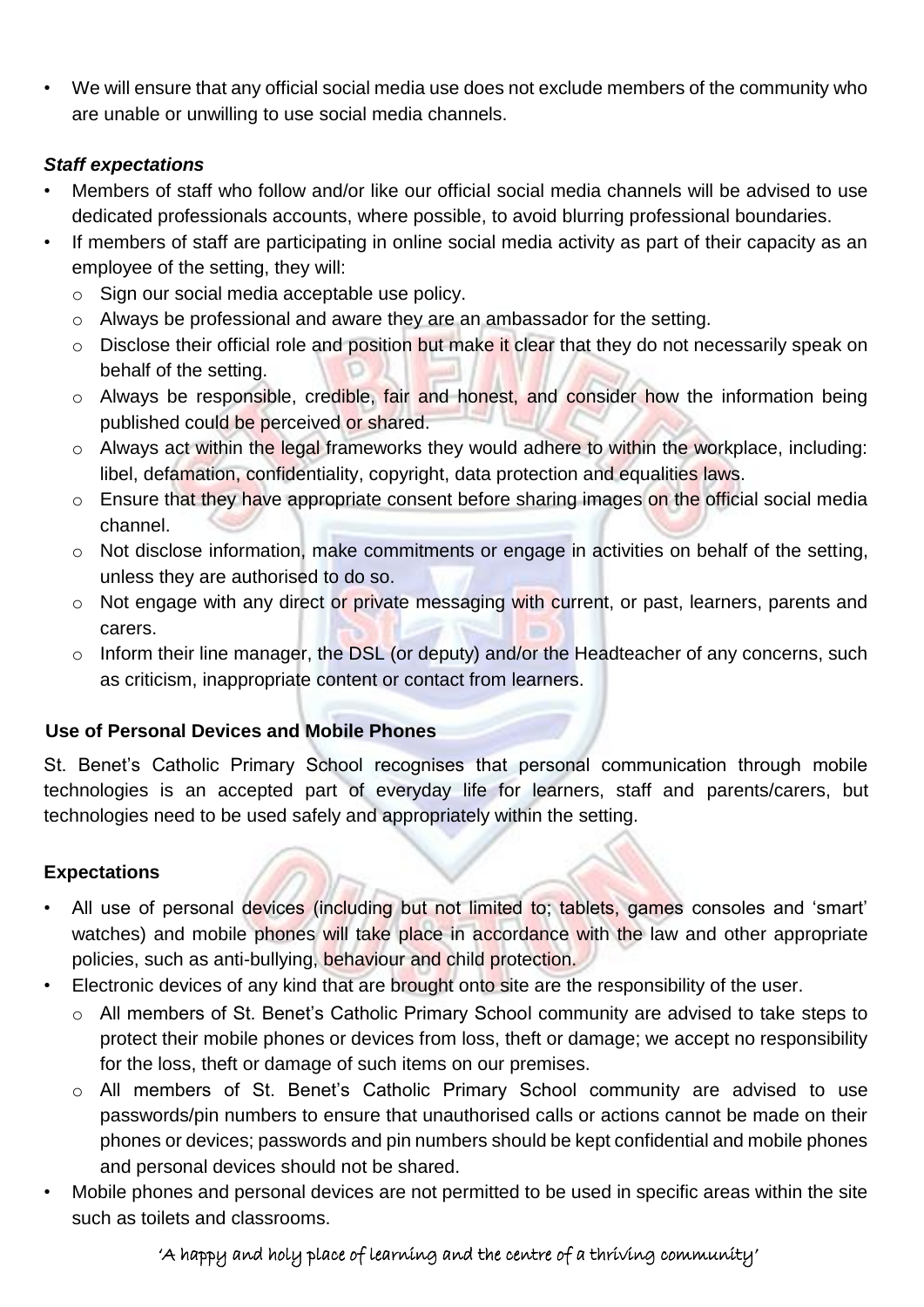- The sending of abusive or inappropriate messages or content via mobile phones or personal devices is forbidden by any member of the community; any breaches will be dealt with as part of our behaviour policy.
- All members of St. Benet's Catholic Primary School community are advised to ensure that their mobile phones and personal devices do not contain any content which may be offensive, derogatory or would otherwise contravene our behaviour or child protection policies.
- All members of St. Benet's Catholic Primary School community are reminded that taking covert images typically under clothing (Upskirting) is illegal and will be dealt with as part of the discipline policy.

### **Staff Use of Personal Devices and Mobile Phones**

- Members of staff will ensure that use of personal phones and devices takes place in accordance with the law, as well as relevant policy and procedures, such as: confidentiality, child protection, data security and acceptable use.
- Staff will be advised to:
	- o Keep mobile phones and personal devices in a safe and secure place during lesson time.
	- o Keep mobile phones and personal devices switched off or switched to 'silent' mode during lesson times.
	- o Ensure that Bluetooth or other forms of communication (such as 'airdrop') are hidden or disabled during lesson times.
	- o Not use personal devices during teaching periods, unless permission has been given by the Headteacher, such as in emergency circumstances.
	- o Ensure that any content brought onto site via mobile phones and personal devices are compatible with their professional role and expectations.
- Members of staff are NOT permitted to use their own personal phones or devices for contacting learners or parents and carers, unless in the event of an emergency. The Headteacher will be informed.
- Any pre-existing relationships, which could undermine this, will be discussed with the DSL (or deputy) and Headteacher.
- Staff will not use personal devices:
	- o To take photos or videos of learners and will only use work-provided equipment for this purpose.
	- o Directly with learners and will only use work-provided equipment during lessons/educational activities.
- If a member of staff breaches our policy, action will be taken in line with our code of conduct/staff behaviour and allegations policy
	- o If a member of staff is thought to have illegal content saved or stored on a mobile phone or personal device, or have committed a criminal offence, the police will be contacted.

### **Learners' Use of Personal Devices and Mobile Phones**

Learners will be educated regarding the safe and appropriate use of personal devices and mobile phones and will be made aware of boundaries and consequences.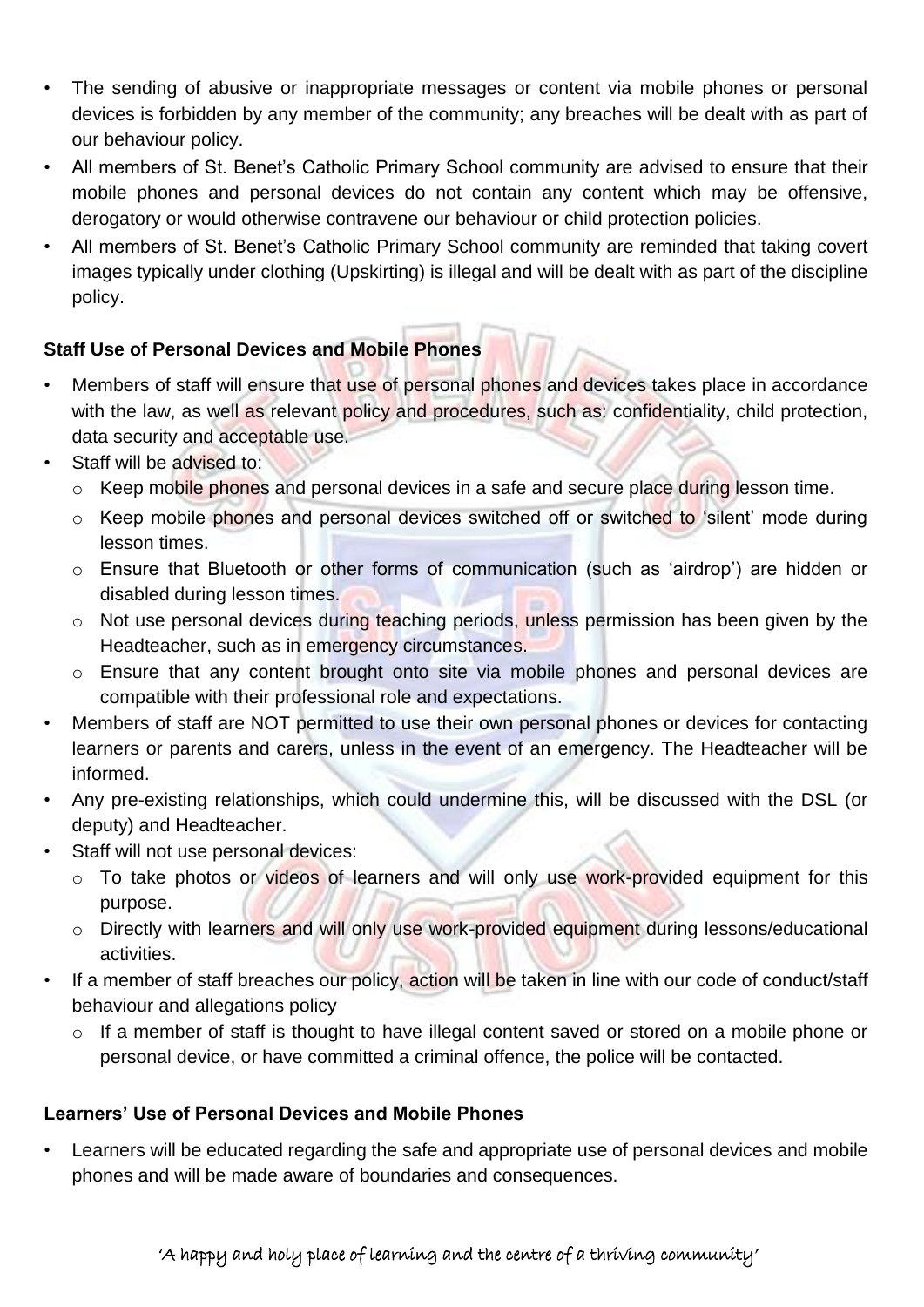- St. Benet's Catholic Primary School expects learners' personal devices and mobile phones (Y5/6 children only) to be handed into the Y5 or Y6 classroom at the beginning of the school day where they will be locked in the teacher's cupboard.
- If a learner needs to contact his/her parents or carers the School Office will do this for them using the setting phone.
- Parents are advised to contact their child via the setting office.
- Mobile phones or personal devices will not be used by learners during lessons or formal educational time.
- If a learner breaches the policy, the phone or device will be confiscated and will be held in a secure place. Staff may confiscate a learner's mobile phone or device if they believe it is being used to contravene our behaviour or bullying policy or could contain youth produced sexual imagery (sexting).

• Searches of mobile phone or personal devices will only be carried out in accordance with our policy. [\(www.gov.uk/government/publications/searching-screening-andconfiscation\)](http://www.gov.uk/government/publications/searching-screening-and-confiscation) Learners' mobile phones or devices may be searched by a member of the leadership team, with the consent of the learner or a parent/carer. Content may be deleted or requested to be deleted, if it contravenes our policies. [\(](http://(/)[www.gov.uk/government/publications/searching-screening-and](http://www.gov.uk/government/publications/searching-screening-and-confiscation)[confiscation\)](http://www.gov.uk/government/publications/searching-screening-and-confiscation) 

- Mobile phones and devices that have been confiscated will be released to parents or carers at the end of the day.
- If there is suspicion that material on a learner's personal device or mobile phone may be illegal or may provide evidence relating to a criminal offence, the device will be handed over to the police for further investigation.

### **Visitors' Use of Personal Devices and Mobile Phones**

- Parents/carers and visitors (including volunteers and contractors) must use their mobile phones and personal devices in accordance with our acceptable use policy and other associated policies, such as: anti-bullying, behaviour, child protection and image use.
- We will ensure appropriate signage and information is displayed and provided to inform parents, carers and visitors of expectations of use.
- Members of staff are expected to challenge visitors if they have concerns and will always inform the DSL (or deputy) or Headteacher of any breaches our policy.

### **Responding to Online Safety Incidents and Concerns**

- All members of the community will be made aware of the reporting procedure for online safety concerns, including: breaches of filtering, youth produced sexual imagery (sexting), cyberbullying and illegal content.
- All members of the community must respect confidentiality and the need to follow the official procedures for reporting concerns. Learners, parents and staff will be informed of our complaints procedure and staff will be made aware of the whistleblowing procedure.
- We require staff, parents, carers and learners to work in partnership to resolve online safety issues.
- After any investigations are completed, we will debrief, identify lessons learnt and implement any policy or curriculum changes as required.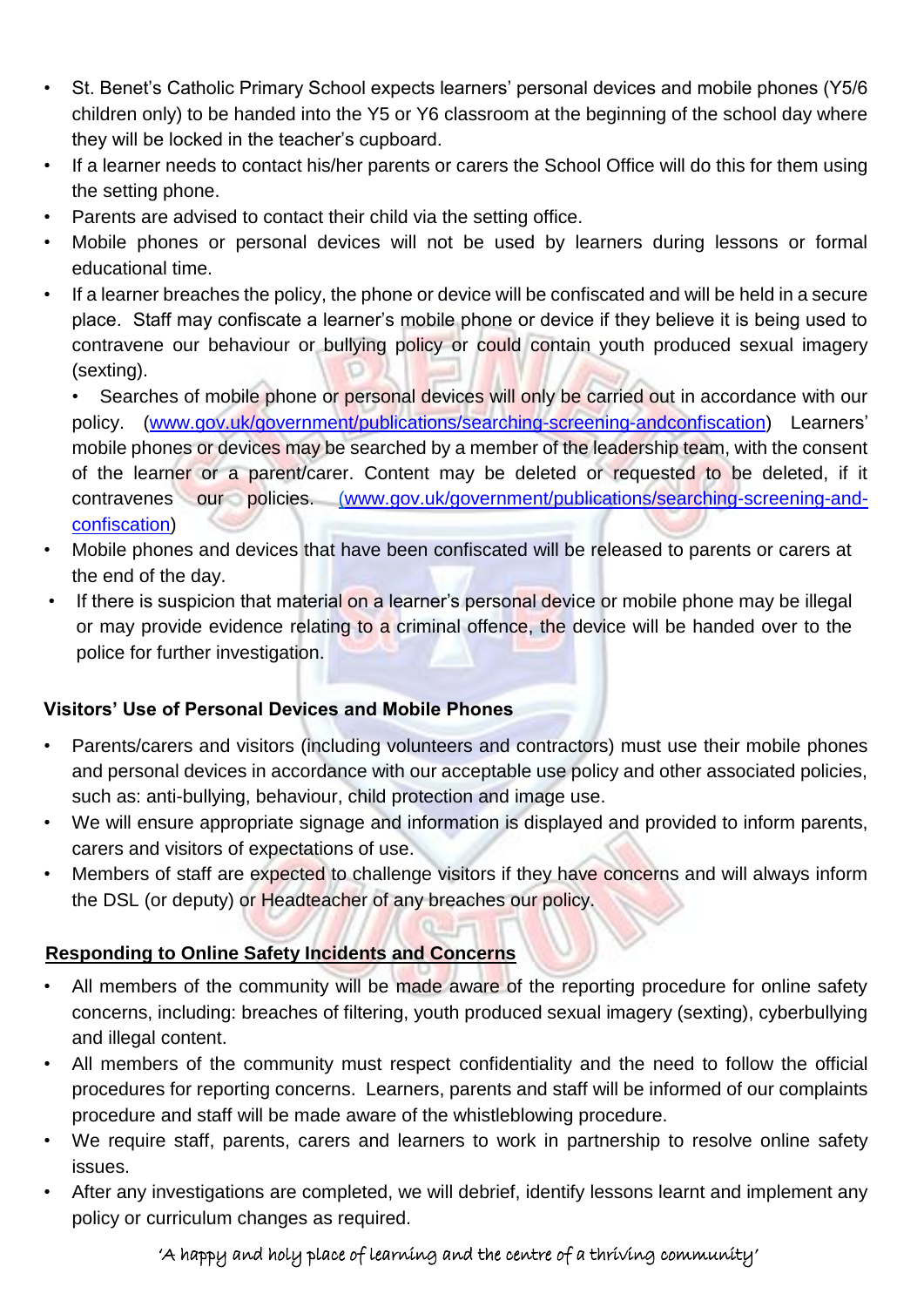- The school will follow the NSPCC quidance on when to contact the Police available here :[https://www.npcc.police.uk/documents/Children%20and%20Young%20people/When%20to%20c](https://www.npcc.police.uk/documents/Children%20and%20Young%20people/When%20to%20call%20the%20police%20guidance%20for%20schools%20and%20colleges.pdf)  [all%20the%20police%20guidance%20for%20schools%20and%20colleges.pdf](https://www.npcc.police.uk/documents/Children%20and%20Young%20people/When%20to%20call%20the%20police%20guidance%20for%20schools%20and%20colleges.pdf)
- If an incident or concern needs to be passed beyond our community (for example, if other local settings are involved or the public may be at risk), the DSL/Headteacher will speak with Durham Police first to ensure that potential investigations are not compromised.

### **Concerns about Learners' Welfare**

- The DSL (or deputy) will be informed of any online safety incidents involving safeguarding or child protection concerns. The DSL (or deputy) will record these issues in line with our child protection policy.
- The DSL (or deputy) will ensure that online safety concerns are escalated and reported to relevant agencies in line with the DSCP thresholds and procedures.
- We will inform parents and carers of online safety incidents or concerns involving their child, as and when required.

#### **Staff Misuse**

- Any complaint about staff misuse will be referred to the Headteacher, in accordance with the safeguarding policy.
- Issues which do not meet the threshold requiring reporting to the LADO will be recorded in the schools record of low-level concerns.
- Any allegations regarding a member of staff's online conduct reaching the threshold will be discussed with the LADO (Local Authority Designated Officer).
- Appropriate action will be taken in accordance with our staff behaviour policy/code of conduct.

### **Procedures for Responding to Specific Online Incidents or Concerns**

#### **Online Sexual Violence and Sexual Harassment between Children**

- Our setting has accessed and understood ["Sexual violence and sexual harassment](https://www.gov.uk/government/publications/sexual-violence-and-sexual-harassment-between-children-in-schools-and-colleges) between [children in schools and colleges"](https://www.gov.uk/government/publications/sexual-violence-and-sexual-harassment-between-children-in-schools-and-colleges) (2021) guidance and part 5 of 'Keeping children safe in education' 2021.
- St. Benet's Catholic Primary School recognises that sexual violence and sexual harassment between children can take place online. Examples may include; non-consensual sharing of sexual images and videos, sexualised online bullying, online coercion and threats, unwanted sexual comments and messages on social media, and online sexual exploitation. **Full details of how we will respond to concerns relating to sexual violence and sexual harassment between children can be found within our child protection and anti-bullying policy.**
- St. Benet's Catholic Primary School recognises that the internet brings the potential for the impact of any sexual violence and sexual harassment concerns to extend further than the local community, and for a victim or alleged perpetrator to become marginalised and excluded by online communities.
- St. Benet's Catholic Primary School also recognises the potential for repeat victimisation in the future if abusive content continues to exist somewhere online.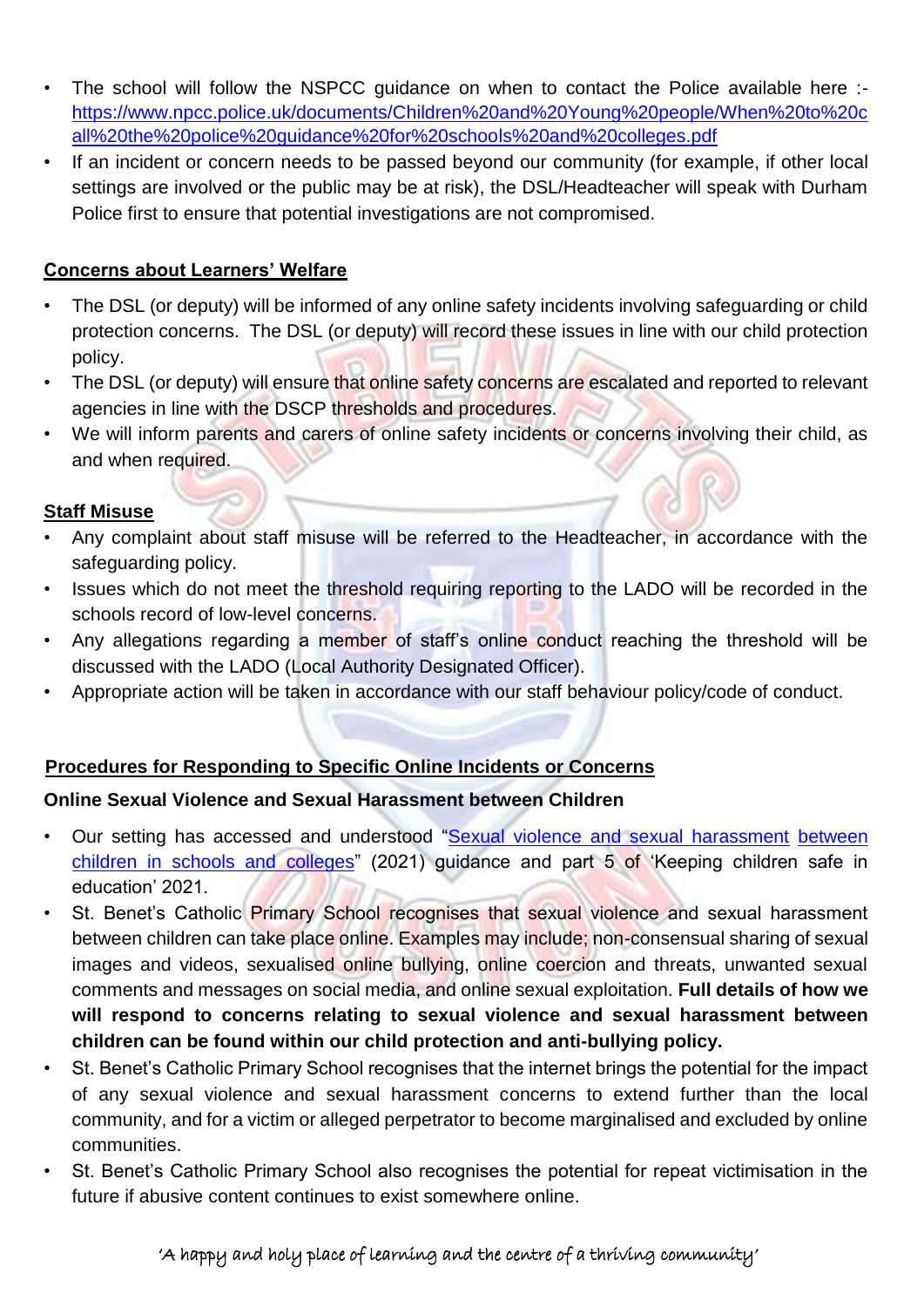- St. Benet's Catholic Primary School will ensure that all members of the community are made aware of the potential social, psychological and criminal consequences of online sexual violence and sexual harassment between children by implementing a range of age and ability appropriate educational methods as part of our PSHE and RSE curriculum. For further detail, please see the Relationships and Sex Education Policy on the school website.
- We will ensure that all members of the community are aware of sources of support regarding online sexual violence and sexual harassment between children.
- We will respond to concerns regarding online sexual violence and sexual harassment between children, regardless of whether the incident took place on our premises or using our equipment.
- If made aware of online sexual violence and sexual harassment, we will:
	- o Immediately notify the DSL (or deputy) and act in accordance with our child protection and anti-bullying policies.
	- o If content is contained on learners electronic devices, they will be managed in accordance with the DfE ['searching screening and confiscation'](https://www.gov.uk/government/publications/searching-screening-and-confiscation) [a](https://www.gov.uk/government/publications/searching-screening-and-confiscation)dvice.
	- o Provide the necessary safeguards and support for all learners involved, such as offering specific advice on blocking, reporting and removing online content, as well as providing appropriate counselling/pastoral support.
	- o Implement appropriate sanctions in accordance with our behaviour policy.
	- o Inform parents and carers, if appropriate, about the incident and how it is being managed.
	- o If appropriate, make a referral to partner agencies, such as First Contact and/or the Police.
	- o If the concern involves children and young people at a different educational setting, work in partnership with other DSLs to ensure appropriate safeguarding action is taken in the wider local community.
		- $+$  If a criminal offence has been committed, the DSL (or deputy) will discuss this with Durham Police first to ensure that investigations are not compromised.
	- o Review the handling of any incidents to ensure that best practice was implemented, and policies/procedures are appropriate.

### **Youth Produced Sexual Imagery ("Nudes")**

- St. Benet's Catholic Primary School recognises youth produced sexual imagery (known as "nudes") as a safeguarding issue; all concerns will be reported to and dealt with by the DSL (or deputy).
- This section only applies to YP under the age of 18 creating/sharing/receiving nudes of a YP. It does not apply to children sharing adult pornography.
- On any occasion when an adult is in possession of or is sharing an illegal image of a  $YP -$  this will always be an urgent police matter.
- We will follow the advice set out by UKCIS here [https://www.gov.uk/government/publications/sharing-nudes-and-semi-nudes-advicefor](https://www.gov.uk/government/publications/sharing-nudes-and-semi-nudes-advice-for-education-settings-working-with-children-and-young-people)[education-settings-working-with-children-and-young-people](https://www.gov.uk/government/publications/sharing-nudes-and-semi-nudes-advice-for-education-settings-working-with-children-and-young-people) a summary of the guidance is now an appendix of the school safeguarding policy.
- St. Benet's Catholic Primary School will ensure that all members of the community are made aware of the potential social, psychological and criminal consequences of 'sexting' by implementing preventative approaches, via a range of age and ability appropriate educational methods.
- We will ensure that all members of the community are aware of sources of support regarding youth produced sexual imagery.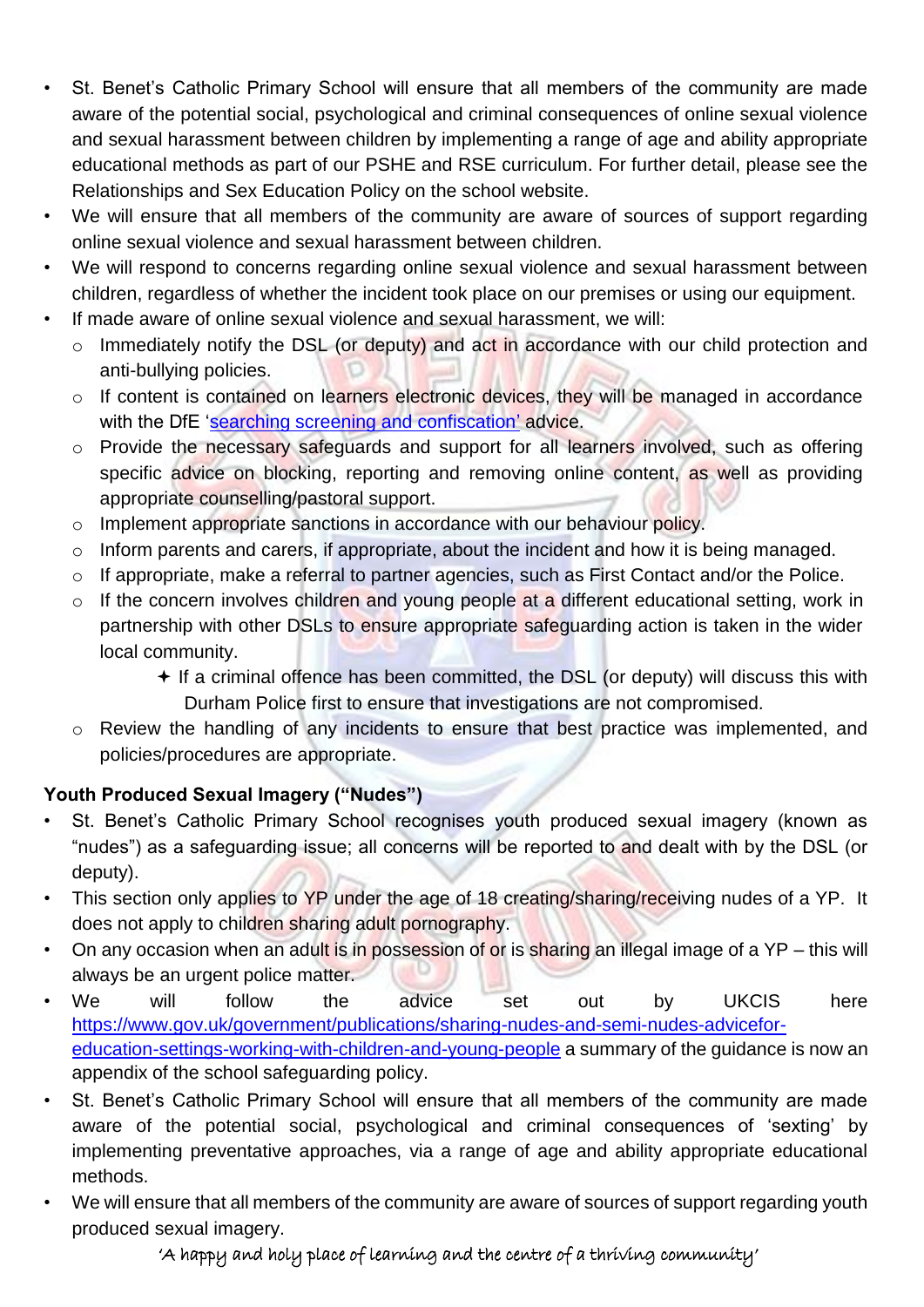- We will respond to concerns regarding youth produced sexual imagery, regardless of whether the incident took place on site or using setting provided or personal equipment.
- We will review the handling of any incidents to ensure that best practice was implemented; the leadership team will also review and update any management procedures, where necessary.

### **Online Child Sexual Abuse and Exploitation**

- St. Benet's Catholic Primary School will ensure that all members of the community are aware of online child sexual abuse, including: exploitation and grooming; the consequences; possible approaches which may be employed by offenders to target children and how to respond to concerns.
- St. Benet's Catholic Primary School recognises online child sexual abuse and exploitation (including criminal exploitation) as a safeguarding issue and, as such, all concerns will be reported to and dealt with by the DSL (or deputy).
- Schools are reminded that a criminal offence has been committed if a person aged 18 or over intentionally communicates with a child under 16, who the adult does not reasonably believe to be 16 or over, if the communication is sexual or if it is intended to encourage the child to make a communication which is sexual. The offence will be committed whether or not the child communicates with the adult. This is the offence of sexual communication with a child under section 67 of the Serious Crime Act 2015
- We will implement preventative approaches for online child sexual abuse and exploitation (including criminal exploitation) via a range of age and ability appropriate education for learners, staff and parents/carers.
- We will ensure that all members of the community are aware of the support available regarding online child sexual abuse and exploitation (including criminal exploitation), both locally and nationally.
- We will ensure that the 'Click CEOP' report button is visible and available to learners and other members of our community. If made aware of incident involving online child sexual abuse and we will:
	- o Act in accordance with our child protection policies and the relevant Durham SCP procedures.
	- o If appropriate, store any devices involved securely.
	- o Make a referral to First Contact (if required/appropriate) and immediately inform Durham police via 101, or 999 if a child is at immediate risk.
	- o Carry out a risk assessment which considers any vulnerabilities of learner(s) involved (including carrying out relevant checks with other agencies).
	- o Inform parents/carers about the incident and how it is being managed.
	- o Provide the necessary safeguards and support for learners, such as, offering counselling or pastoral support.
	- $\circ$  Review the handling of any incidents to ensure that best practice is implemented; leadership team will review and update any management procedures, where necessary.
- We will respond to concerns regarding online child sexual abuse and exploitation (including criminal exploitation), regardless of whether the incident took place on our premises or using setting provided or personal equipment.  $\circ$  Where possible, learners will be involved in decision making and if appropriate, will be empowered to report concerns such as via the Click CEOP report: [www.ceop.police.uk/safety-centre/](http://www.ceop.police.uk/safety-centre/)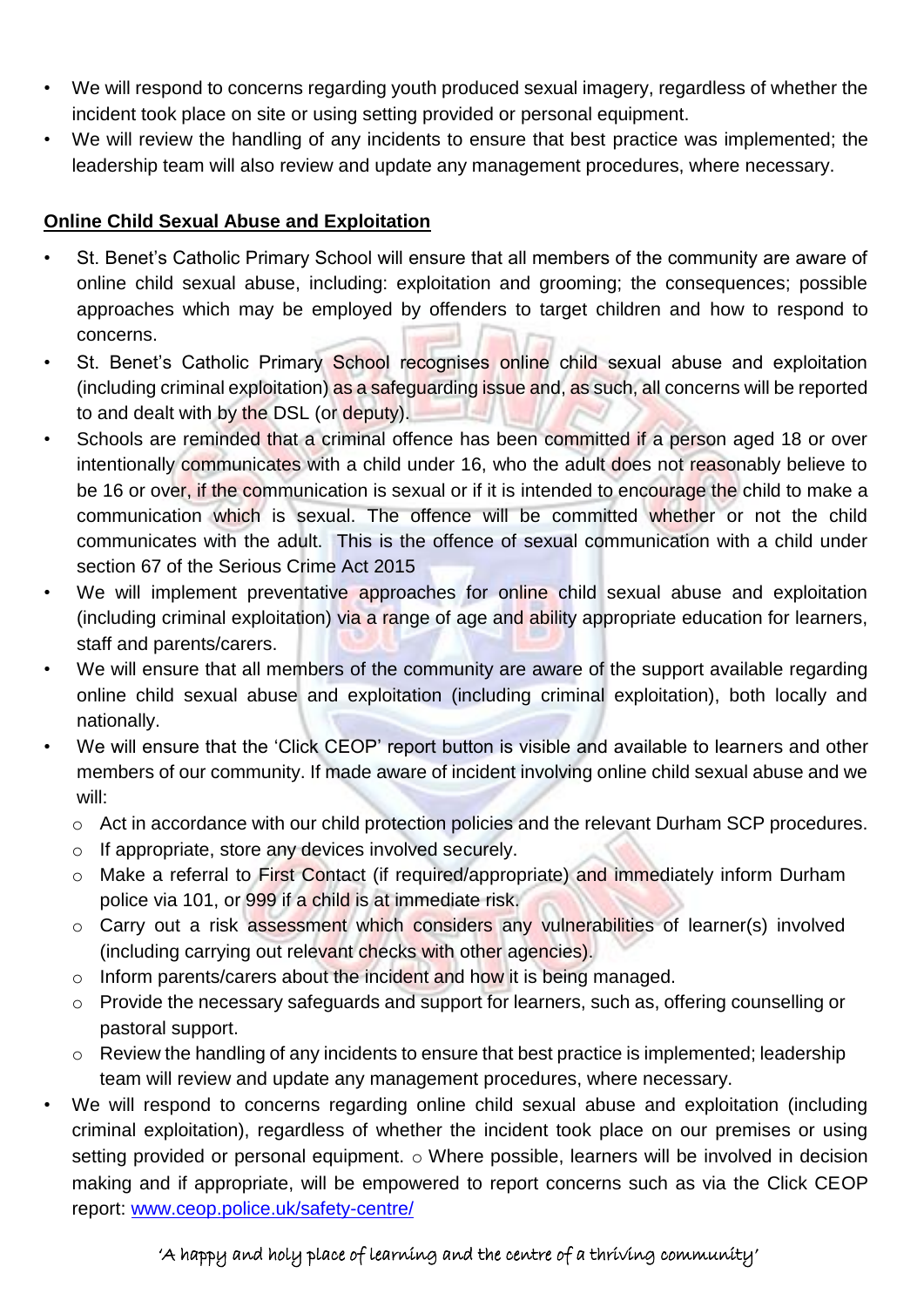- If we are unclear whether a criminal offence has been committed, the DSL (or deputy) will obtain advice immediately through the Education Durham or Durham Police.
- If learners at other setting are believed to have been targeted, the DSL (or deputy) will seek support from Durham Police and/or Education Durham first to ensure that potential investigations are not compromised.

### **Indecent Images of Children (IIOC)**

- St. Benet's Catholic Primary School will ensure that all members of the community are made aware of the possible consequences of accessing Indecent Images of Children (IIOC).
- We will respond to concerns regarding IIOC on our equipment and/or personal equipment, even if access took place off site.
- We will seek to prevent accidental access to IIOC by using an Internet Service Provider (ISP) which subscribes to the Internet Watch Foundation block list and by implementing appropriate filtering, firewalls and anti-spam software.
- If we are unclear if a criminal offence has been committed, the DSL (or deputy) will obtain advice immediately through Durham Police and/or the Education Safeguarding Team.
- If made aware of IIOC, we will:
	- o Act in accordance with our child protection policy and the Durham SCP procedures.
	- o Store any devices involved securely.
	- o Immediately inform appropriate organisations, such as CEOP, Durham Police or the LADO.
- If made aware that a member of staff or a learner has been inadvertently exposed to indecent images of children, we will:
	- o Ensure that the DSL (or deputy) is informed.
	- o Ensure that the URLs (webpage addresses) which contain the suspect images are reported to the Internet Watch Foundation via [www.iwf.org.uk](https://www.iwf.org.uk/) [.](https://www.iwf.org.uk/)
	- o Ensure that any copies that exist of the image, for example in emails, are deleted.
	- o Report concerns, as appropriate to parents and carers.
- If made aware that indecent images of children have been found on the setting provided devices, we will:
	- o Ensure that the DSL (or deputy) is informed.
	- o Ensure that the URLs (webpage addresses) which contain the suspect images are reported to the Internet Watch Foundation via [www.iwf.org.uk](https://www.iwf.org.uk/) [.](https://www.iwf.org.uk/)
	- o Ensure that any copies that exist of the image, for example, in emails, are deleted.
	- $\circ$  Inform the Police via 101 (999 if there is an immediate risk of harm) and First Contact  $\circ$  Only store copies of images (securely, where no one else has access to them and delete all other copies) at the request of the police only.
	- o Report concerns, as appropriate to parents and carers.
- If made aware that a member of staff is in possession of indecent images of children on setting provided devices, we will: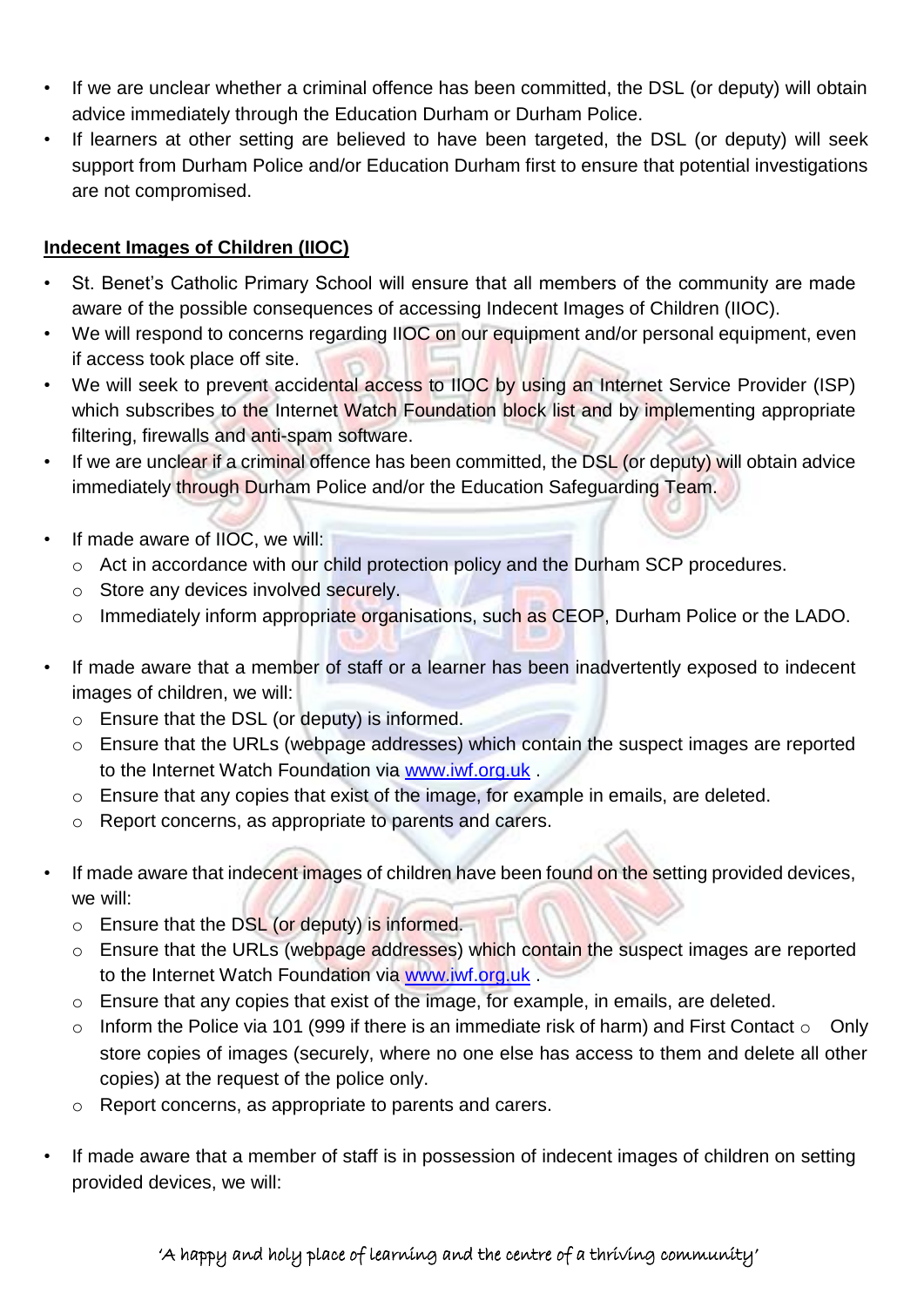- o Ensure that the Headteacher is informed in line with our managing allegations against staff policy.
- o Inform the Local Authority Designated Officer (LADO) and other relevant organisations in accordance with our managing allegations against staff policy.
- o Quarantine any devices until police advice has been sought.

### **Child Criminal Exploitation – Including County Lines**

All staff need to be aware of the indicators that a child may be at risk from, or involved with Child Criminal Exploitation (CCE) and note that this can be facilitated through the use of technology. Further details are in the schools safeguarding policy.

### **Cyberbullying**

- Cyberbullying, along with all other forms of bullying, will not be tolerated at St. Benet's Catholic Primary School.
- Full details of how we will respond to cyberbullying are set out in our anti-bullying policy which can be found on the policy section of the school website.

### **Online Hate**

- Online hate content, directed towards or posted by, specific members of the community will not be tolerated at St. Benet's Catholic Primary School and will be responded to in line with existing policies, including anti-bullying and behaviour.
- All members of the community will be advised to report online hate in accordance with relevant policies and procedures.
- The Police will be contacted if a criminal offence is suspected.
- If we are unclear on how to respond, or whether a criminal offence has been committed, the DSL (or deputy) will obtain advice through First Contact or Durham Police

### **Online Radicalisation and Extremism**

- We will take all reasonable precautions to ensure that learners and staff are safe from terrorist and extremist material when accessing the internet on site.
- If we are concerned that a child or parent/carer may be at risk of radicalisation online, the DSL (or deputy) will be informed immediately, and action will be taken in line with our child protection policy.
- If we are concerned that a member of staff may be at risk of radicalisation online, the Headteacher will be informed immediately, and action will be taken in line with the child protection and allegations policies.

### **Useful Links for Educational Settings**

### **Education Durham**

Paul Hodgkinson, EDA with responsibility for Online Safety. 03000265841 (paul.hodgkinson@durham.gov.uk)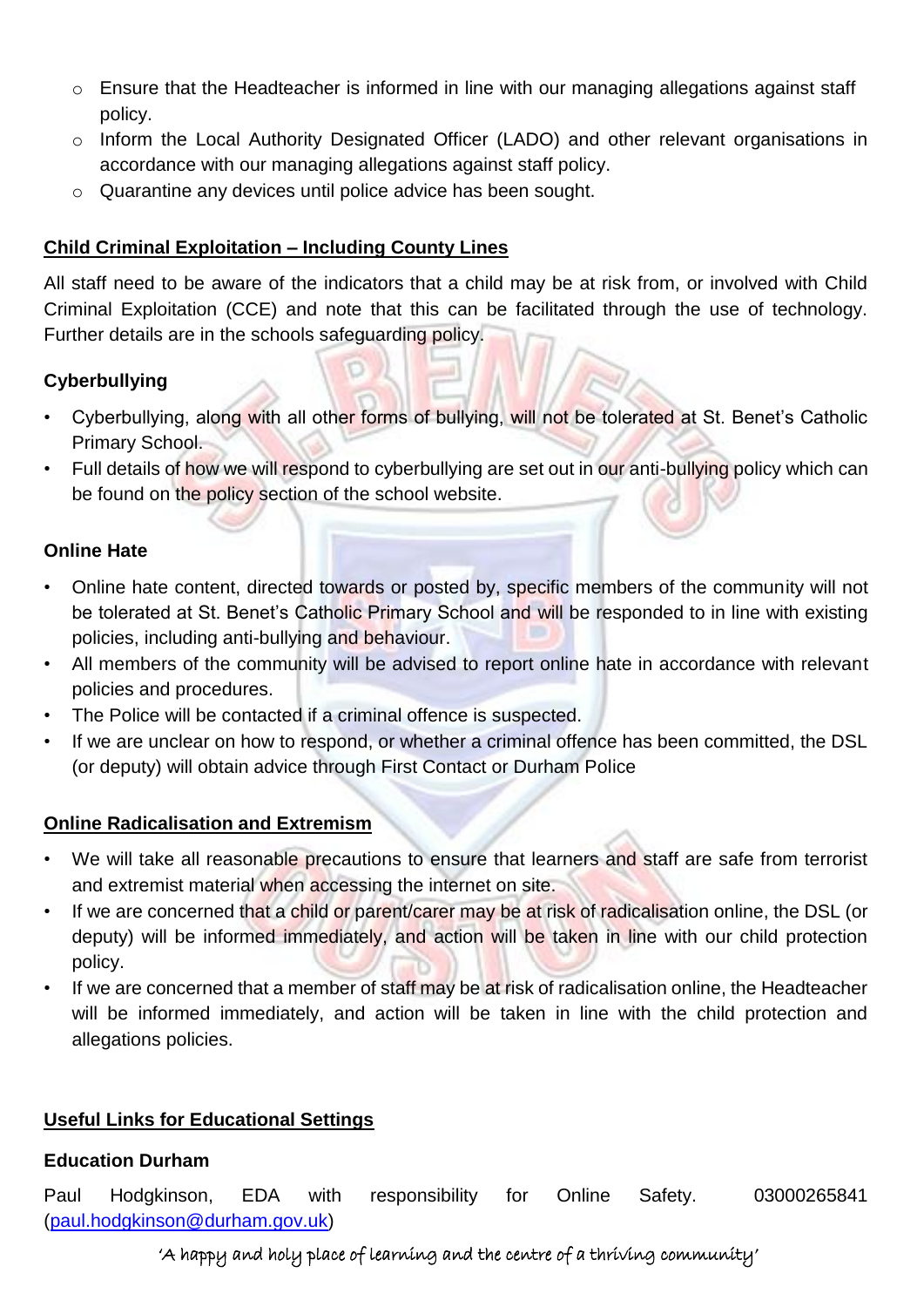#### **Durham SCB**  http://www.durham-scp.org.uk/

### **Durham Police**

In an emergency (a life is in danger or a crime in progress) dial 999. For other non-urgent enquiries contact the Police via 101

NSPCC have produced a useful guide about detailing at what point The Police should be contacted. <https://www.npcc.police.uk/documents/Children%20and%20Young%20people/When%20to%20c> [all%20the%20police%20guidance%20for%20schools%20and%20colleges.pdf](https://www.npcc.police.uk/documents/Children%20and%20Young%20people/When%20to%20call%20the%20police%20guidance%20for%20schools%20and%20colleges.pdf)

Prevent Officer – Steven Holden but referrals should be made through First Contact.

### **Other:**

- ICTSS helpdesk 03000 261100
- Sharon Lewis / Carol Glasper (LADO) 03000 268838

### **National Links and Resources for Educational Settings**

- CEOP:
- [www.thinkuknow.co.uk](http://www.thinkuknow.co.uk/)
- [www.ceop.police.uk](http://www.ceop.police.uk/)
- Childnet: [www.childnet.com](http://www.childnet.com/)
- Internet Matters: [www.internetmatters.org](http://www.internetmatters.org/)
- Internet Watch Foundation (IWF): [www.iwf.org.uk](http://www.iwf.org.uk/)
- Lucy Faithfull Foundation: [www.lucyfaithfull.org](http://www.lucyfaithfull.org/)
	- Parent Protect<https://www.parentsprotect.co.uk/> [-](https://www.parentsprotect.co.uk/) this includes advice for parents on peer on peer abuse and how to cope if your child has got into significant trouble online.
- NSPCC: [www.nspcc.org.uk/onlinesafety](http://www.nspcc.org.uk/onlinesafety)
- ChildLine: [www.childline.org.uk](http://www.childline.org.uk/)
- Net Aware: [www.net-aware.org.uk](http://www.net-aware.org.uk/)
- The Marie Collins Foundation: [www.mariecollinsfoundation.org.uk](http://www.mariecollinsfoundation.org.uk/)
- UK Safer Internet Centre: [www.saferinternet.org.uk](http://www.saferinternet.org.uk/)
- Professional Online Safety Helpline: [www.saferinternet.org.uk/about/helpline](http://www.saferinternet.org.uk/about/helpline)
- 360 Safe Self-Review tool for schools: [www.360safe.org.uk](http://www.360safe.org.uk/)
- Parentzone ( Google Internet Legends )<https://parentzone.org.uk/> **National Links and**

### **Resources for Parents/Carers**

Internet Matters: [www.internetmatters.org](http://www.internetmatters.org/)

*This site is particularly useful for providing clear information and up-to-date advice on setting parental controls.* 

Action Fraud: [www.actionfraud.police.uk](http://www.actionfraud.police.uk/) (This is the place to report ransomware, scams etc.)